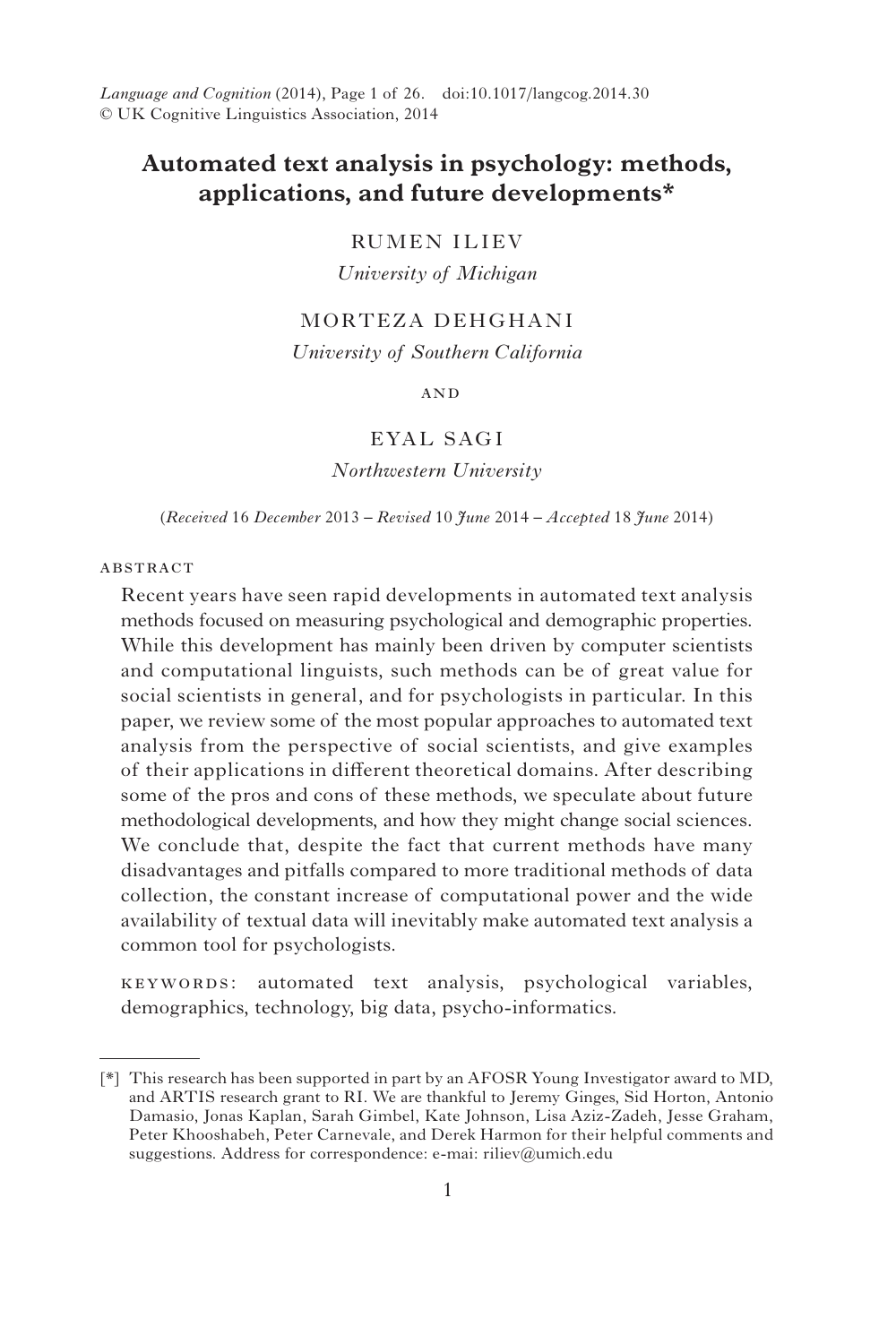### **1. Introduction**

Technological innovations that allow scientists to collect qualitatively different types of data have facilitated some of the most important theoretical advances in psychological science. A few examples of such novel tools for data collection include the measurement of precise reaction time (Helmholtz, 1850), mechanical control of stimuli exposure (Mueller & Schumann, 1894), measurement of galvanic skin response (Vigouroux, 1879; Jung, 1906), and electro-encephalograms (Berger, 1929). More contemporary examples include fMRI (Ogawa, Lee, Kay, & Tank, 1990) and optical brain imaging (Villringer  $\&$  Chance, 1997). Regardless of the concrete theoretical questions being asked, the access to different types of data has been central for the success of social sciences. Recently, however, social scientists have been facing not a qualitative, but a quantitative change in technology. This change can be summarized in two main points: (i) the availability of vast amounts of human-related data; and (ii) constantly increasing computational power. Some of this data is already in analysis-friendly form, such as social network information (Lewis, Kaufman, Gonzalez, Wimmer, & Christakis, 2008; Lerman & Ghosh, 2010), diurnal activity patterns (Krishnamurthy, Gill, & Arlitt, 2008), reputation (Standifird, 2001), or Facebook 'likes' (Kosinski, Stillwell, & Graepel, 2013 ). An enormous amount of data, however, is in the form of human-generated text, and that is not something that can be directly analyzed. Despite the difficulties of using computer algorithms for analyzing written text, the field is quickly developing. Different companies offer specialized software for automated text analysis, and more recently tools for text analysis have become part of standard statistical packages (e.g., SAS Text Miner, SPSS Text Analytics, R). Given the growing importance of such methods for social scientists, in this paper we review some of the main approaches that have been used to derive measures of subjective properties of individuals or groups based on the texts they produce.

Our primary goal here is to describe the most popular methods for inferring authors' characteristics in large bodies of text and to describe how such methods can be useful for social scientists. Since automated text analysis can be used for collecting many different types of psychologically relevant data, our focus will be on the methods themselves, rather than on the particular domains of application. However, to illustrate different methods, we will use a broad set of examples, including some from clinical psychology, personality and individual differences, intelligence, knowledge assessment, lie detection, political attitudes, group dynamics, and cultural change. The rest of the paper is organized as follows: First, we briefly introduce the idea of using language in general and text in particular as a source of information about the author. Next, we discuss three popular approaches for automating such tasks:  $(i)$  user-defined dictionaries;  $(ii)$  extraction of language features that maximize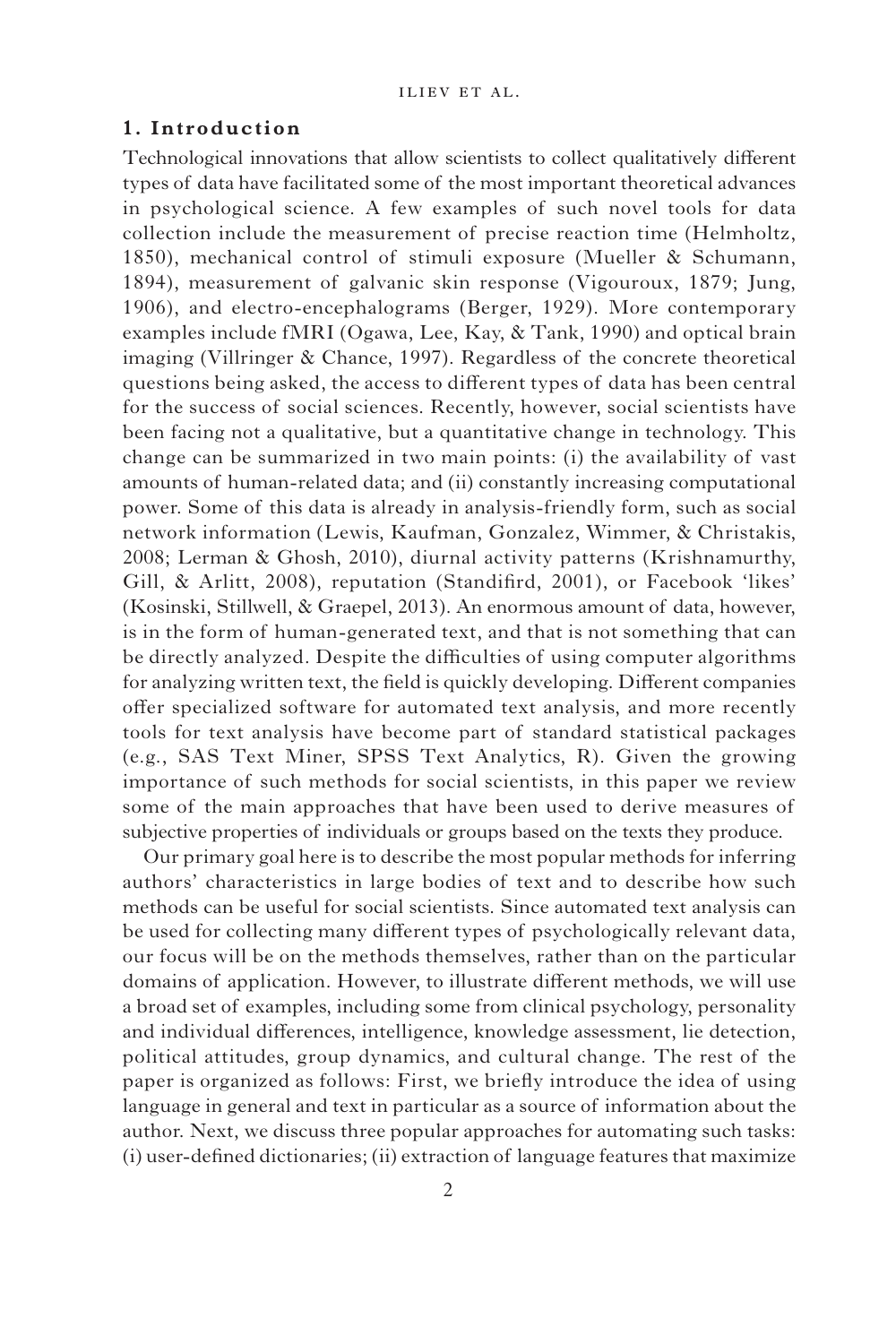#### automated text analysis in psychology

predictive accuracy; and (iii) patterns of word co-occurrence in a semantic space. After the outline of the three major approaches, we briefly describe some less popular, but promising, recent developments in automated text analysis. We conclude with a discussion of the pros and cons of the different methods and speculate about the future of automated text analysis in social sciences.

### 1.1. THE GOLD STANDARD IN NATURAL LANGUAGE PROCESSING: human c oders

At first glance, using existing written text or speech transcripts for inferring properties of a person is a straightforward idea. Not only is language often used by psychologists to make inferences about properties of the human mind (Freud, 1901; Rorschach, 1964 [1921]; Murray, 1943; Van Dijk & Kintsch, 1977; Weber, Hsee, & Sokolowska, 1998; Braun & Clarke, 2006), but it is also our primary mode of communication, and frequently our source of information about others. Based on what someone says, we make judgments about his or her personality, general knowledge, past, and, quite often, about the value of future interactions with the speaker. We are similarly good at interpreting written text: when we read a note, e-mail, letter, or article, we can often tell if the author was happy or sad, polite or rude, expert or novice, and sometimes we can even infer gender, religion, or political orientation. This ability has allowed social scientists to collect data using human coders as interpreters of spoken or written interviews. Using human coders exclusively, however, quickly becomes impractical as the amount of text increases. In today's standards, with millions of new tweets, blog posts, comments, and reviews generated daily, traditional methods that rely on human coders can easily limit the scope of research projects.

If we need to deal with large volumes of text, automated text analysis quickly becomes the most plausible option. However, in doing so we face the problem of extracting meaning from text, and, while humans are strikingly good at this, computer algorithms find it particularly challenging. Despite decades of research on natural language processing by computer scientists, computational linguists, and cognitive psychologists, computers are still a long way away from matching human performance when it comes to identifying meaning. To illustrate the challenges that a computer program faces when trying to extract meaning, we will use a relatively simple example from the field of sentiment analysis. Imagine that we want to understand whether or not a person is happy with a particular camera. By using a parsing algorithm, it is not difficult to discover if the noun *camera* is linked to a value-laden adjective. Some reviewer might write: "This is an awful camera", while another one can write "This is an awesome camera". After consulting a dictionary to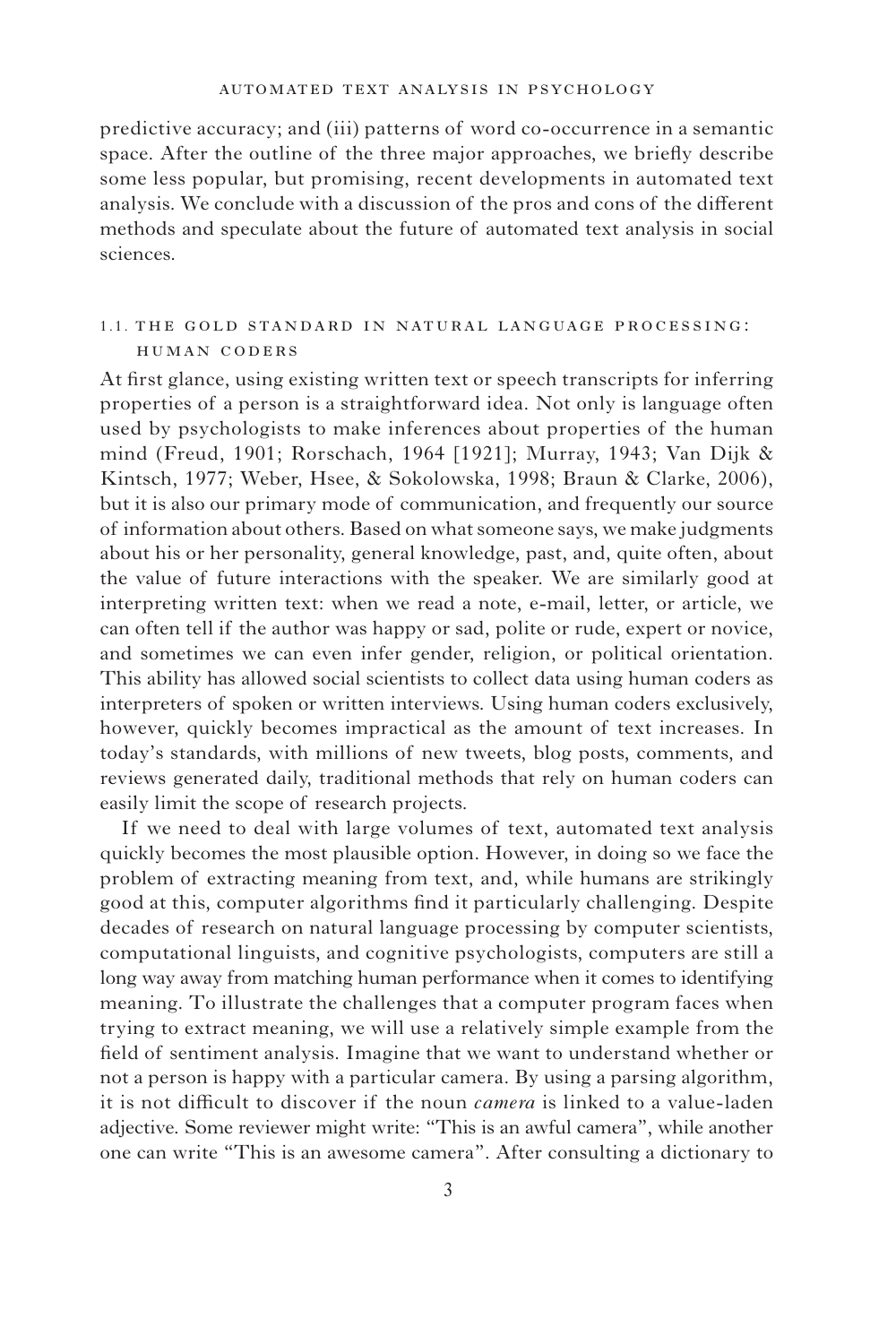evaluate the meaning of words (e.g., Esuli & Sebastiani, 2006), we can easily conclude that the second reviewer likes the camera while the first one does not. Unfortunately, easy sentences like the examples above are not that frequent, and in most cases the semantics of an adjective changes based on context. For example, in a blog post an expert might be comparing two cameras, and if she says: "The battery life of this Nikon is really *long*", she probably has a positive attitude, but if she says: "The focusing time of the Pentax is really *long*", the reviewer is probably expressing a negative attitude (after Liu, 2010). The same word used for the same product might have very different meanings, depending on the particular feature being described.

Even though a fully functioning, automated extraction of meaning from text is not yet possible, researchers have made progress in using large-scale bodies of text as data sources. Avoiding the direct challenge that semantics presents to automated text analysis, most methods rely on the fact that computers can deal with large numbers of relatively simple features. Even if each feature captures a very small proportion of the meaning of a text, when many features are taken into account, the accuracy of predictions can become surprisingly high. For presentation purposes, we split the methods into three major groups, depending on the properties of the features they use for analysis. In the first group of methods, which we call 'user-defined dictionaries' (UDD), researchers generate the features themselves. In the second group, which we call 'feature extraction', researchers use computer algorithms to find the features that are the strongest predictors for some variables of interest. In the third group, which we call 'word co-occurrence', the focus is on the relationship between features. Since this three-prong distinction is for presentation purposes only, it leaves out a number of other methods, which we will briefly cover under 'other methods'. Before we continue with the descriptions of the methods, it should be noted that this review is very broadly aimed at social scientists. Hence, we will minimize our discussion of the technical details and differences between the various methods and focus more on their applications.

### 1.2. user-defined dictionaries

Probably the most straightforward way to explore how language is linked to the properties of the speaker is to look for particular themes in his or her speech. Since many of the problems relevant to psychologists are often reflected in language, one can predefine sets of words associated with particular topics. If a researcher is interested in the general mood of a person, the focus can be placed on the emotional value of the words in text. For example, one can predefine a dictionary with negative words, such as *sad*, *depressed*, *gloomy*, *pain*, etc. Similarly, if a researcher cares about personality,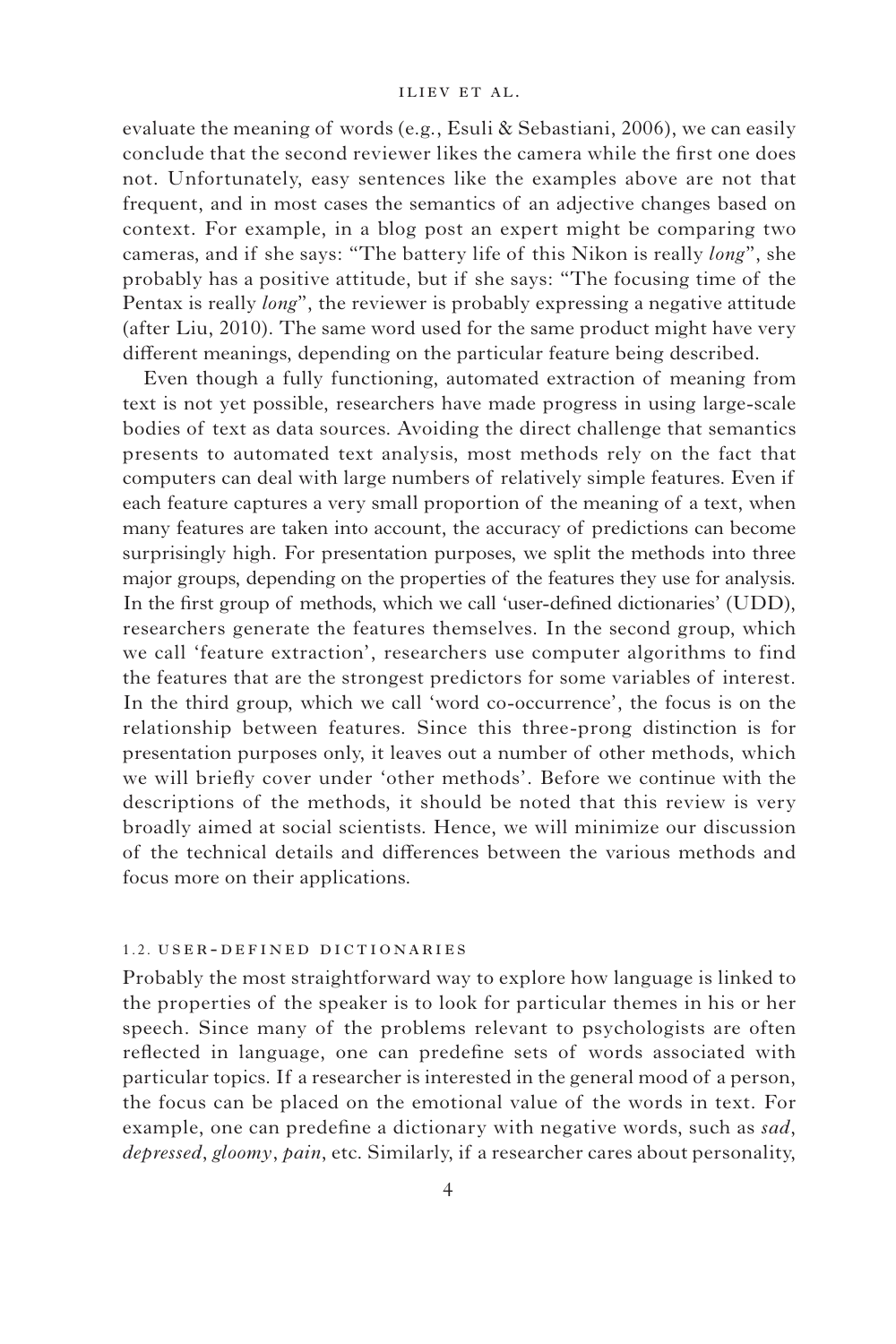the focus can be on adjectives describing a person, such as *fun*, *cool*, *social*, *easygoing*, etc. Then, the text is searched for the words from a particular dictionary, and the relative number of hits can be used as an indicator of the degree to which the text is related to a specific theoretical construct. This procedure is similar to content analysis of text using human coders, with the main difference being that in dictionary-based methods, the categories of interest are represented by single words, so a computer algorithm can automatically search through large bodies of text.

The most popular example of a dictionary-based approach in recent years<sup>1</sup> is the Linguistic Inquiry Word Count (LIWC<sup>2</sup>) developed by James Pennebaker and his collaborators (Pennebaker, 2011 ). LIWC has been extensively applied to various psychological domains (for a more detailed review, the reader should refer to Tausczik & Pennebaker, 2010 ). LIWC performs word counts and catalogs words into psychologically meaningful categories. The default LIWC2007 dictionary includes 76 different language categories containing 4,500 words and word stems. LIWC assigns each word to a specifi c linguistic category and reports the total number of words in each category normalized by the total number of words in the document. Some of these categories are related to specific contents, such as leisure, religion, money, or psychological processes. As a simple example, when people write about pleasant events, they are more likely to use words from the dictionary representing the positivity category (Kahn, Tobin, Massey, & Anderson, 2007). Similarly, depressed individuals score higher on words associated with negative emotions (Rude, Gortner, & Pennebaker, 2004).<sup>3</sup> Some content-based categories have shown more surprising associations. For instance, when subjects are trying to write deceptive texts, they are more likely to use words from the motion category (Newman, Pennebaker, Berry, & Richards, 2003 ), and extroverted subjects are less likely to use causality related words (Pennebaker & King, 1999).

In addition to content-based categories, LIWC also analyzes some broader language categories, such as word count, long words, tense, and function words (articles, pronouns, conjunctions). Somewhat surprisingly, several of the most interesting findings come from these categories. For example, first person singular pronouns have been associated with negative experiences (Rude et al., 2004). Suicidal poets are more likely to use first person singular pronouns than matched non-suicidal poets (Stirman & Pennebaker, 2001 ). Similarly, depressed people are also more likely to use first person singular pronouns (Rude et al., 2004), and the same is true for people in lower power

<sup>[1]</sup> For historical background, see Stone, Dunphy, & Smith (1966); Graesser et al. (2004); and Tausczik & Pennebaker (2010).

<sup>[2]</sup> Online: <http://www.liwc.net/>.

 $\begin{bmatrix} 3 \end{bmatrix}$  There is also a pattern of masking negative language in public (Baddeley et al., 2013).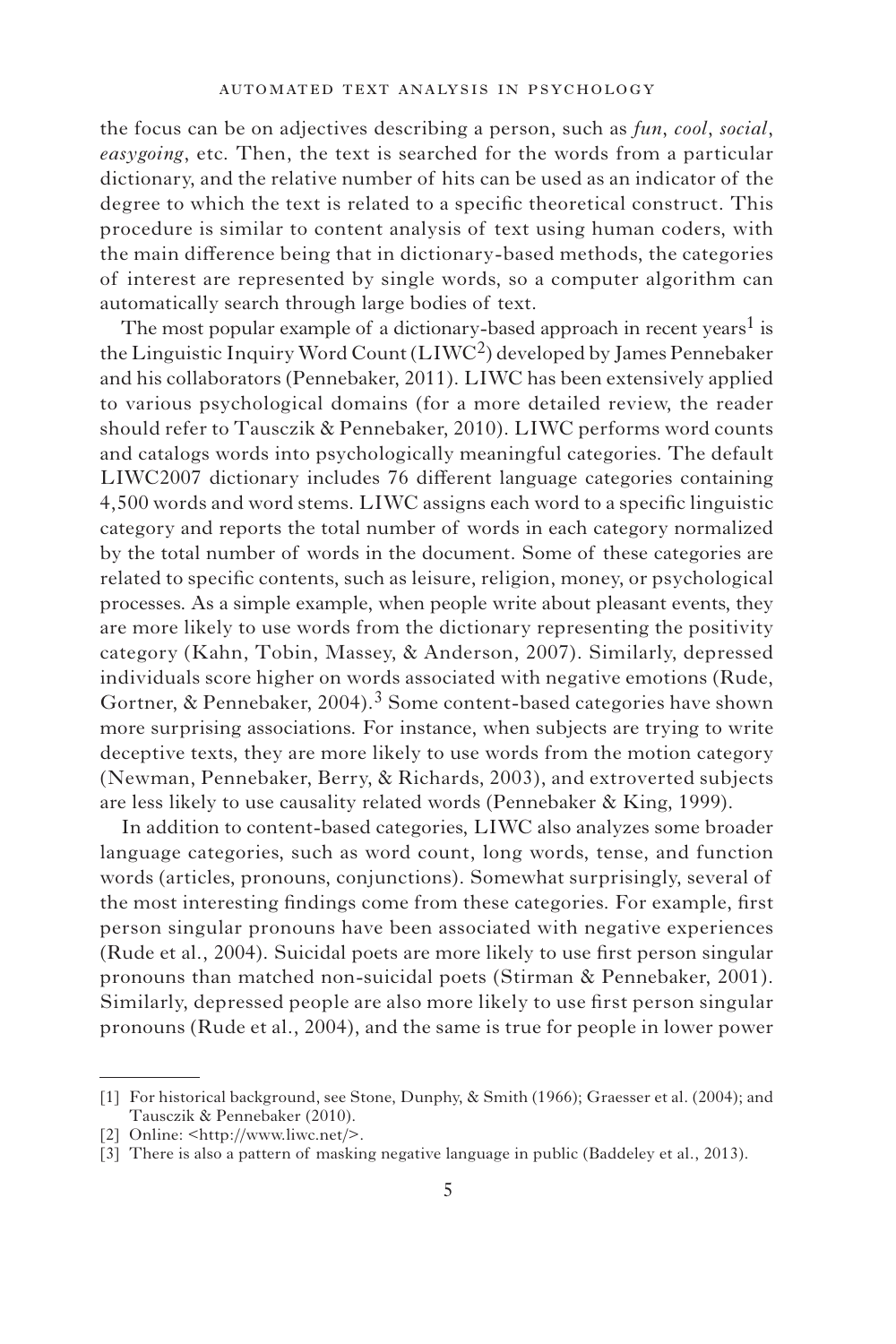positions (Kacewicz, Pennebaker, Davis, Jeon, & Graesser, 2013 ). Further, individuals under stress are also more likely to use first person singulars; however, when a whole community copes with a tragedy, such as the terrorist attack on September 11, 2001, the usage of first person plural pronouns decreases (Cohn, Mehl, & Pennebaker, 2004 ). Other language features have also been linked to psychological variables: extroverted authors, for example, tend to write longer texts but prefer shorter words and less complex language (Pennebaker & King, 1999; Mehl, Gosling, & Pennebaker, 2006).

One of the main advantages of user-defined dictionaries is that researchers have the freedom to create sets of words that can target any theoretical construct of interest. While the categories of LIWC can be applied to multiple domains, and have the advantage of being empirically validated in many studies, sometimes scientists have to build their own dictionaries. For example, Graham, Haidt, and Nosek (2009) used a specialized dictionary as part of an extensive empirical test of the Moral Foundation Theory (Haidt & Joseph, 2004; Graham et al., 2013). One implication of this theory is that liberals and conservatives differ in what they consider to be part of the moral domain. Graham et al. (2009) tested this prediction in three psychological studies, finding that liberals were concerned mainly with harm and fairness, while conservatives in addition were also concerned with loyalty to ingroup, authority, and purity. In their last study, the authors tested whether such differences can be measured in text corpora. They created a dictionary with words corresponding to each of the five moral foundations, and compared liberal and conservative sermons. The analysis of the relative frequencies of the words from the different subdictionaries largely replicated the questionnairebased results: liberal sermons had a higher frequency of words related to harm and fairness, while conservative sermons were higher in words related to authority and purity. 4

A recent domain where UDD has shown to be particularly useful is studying historical trends and cultural change. While historical analysis of text has been a common practice among psychologists interested in cultural change (e.g., Wolff, Medin,  $\&$  Pankratz, 1999), the current availability of large-scale time-stamped text (Michel et al., 2011) has made such studies particularly detailed and easy to conduct. For example, cultural researchers often focus on East−West cross-cultural diff erences that can be traced back to ancient philosophical texts (Nisbett, 2004). Such focus on static comparisons, however, ignores the possibility that some of the characteristics associated with Western cultures might be a recent development. One way to assess the

<sup>[4]</sup> One of the categories, loyalty to ingroup, initially showed an unpredicted pattern. However, this was reanalyzed using human coders, and consequently the new analysis confirmed the authors' hypothesis.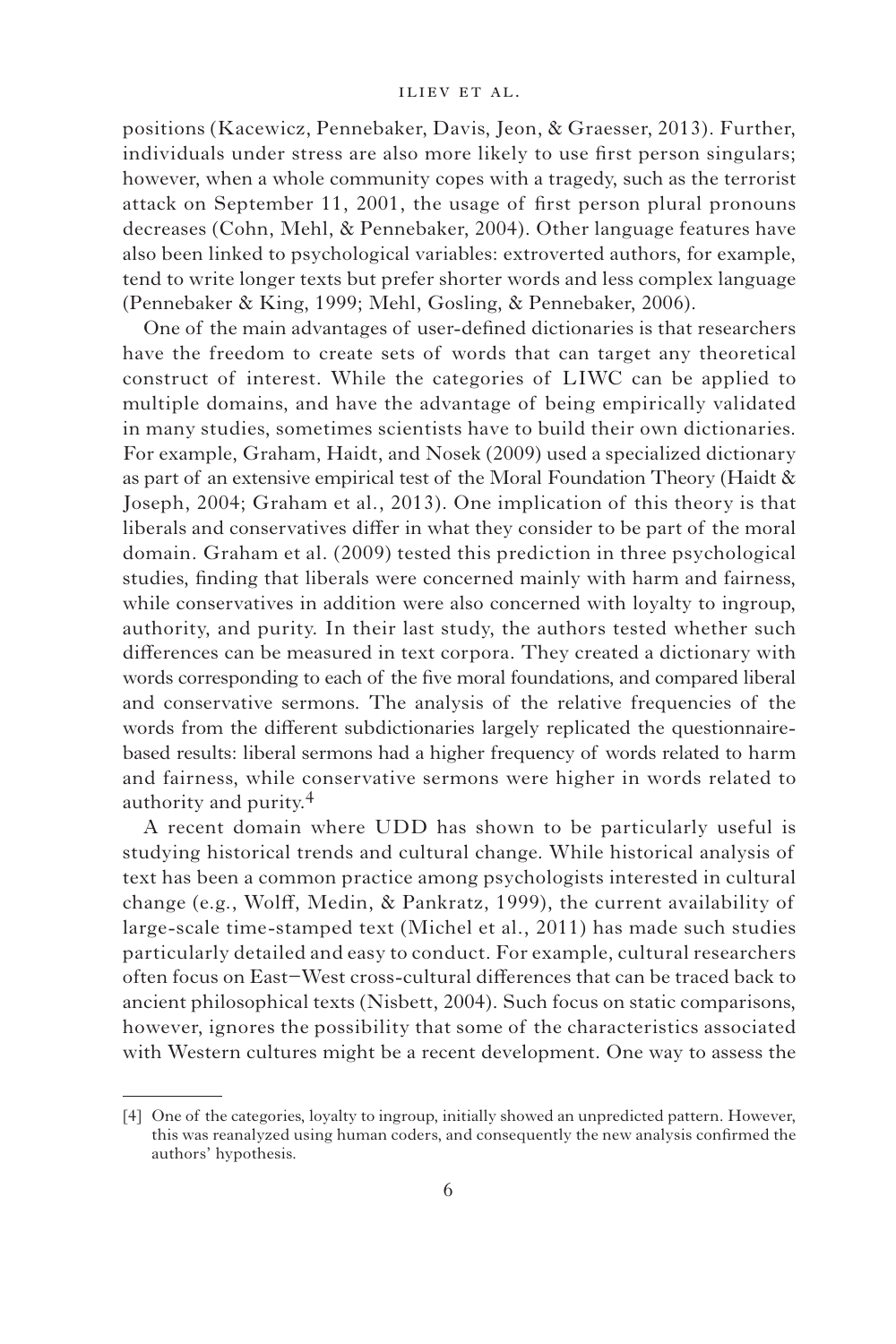degree to which values and attitudes have changed over time is to create specific UDDs and see the temporal pattern associated with particular words and expressions. Greenfield  $(2013)$  found that, over the last two centuries, words associated with individualism and independence have become more frequent. Similarly, Kesebir and Kesebir (2012) have found that words expressing concern about others and words indicating moral virtue have decreased in frequency over the last century. Similar pattern have been found by Twenge, Campbell, and Gentile ( 2012 ) using a narrower time window and participant-generated dictionaries.

The UDD approach has proven applicable to a broad range of questions, including gender differences, personality, clinical diagnosis and treatment, morality, deception, motivation (e.g., Gill, Nowson, & Oberlander, 2009), knowledge assessment (Williams & Dmello, 2010), and cultural epistemological orientations (Dehghani, Bang, Medin, Marin, Leddon, & Waxman, 2013 ). Nevertheless, we need to mention some of the challenges that the method faces. First, in its basic form (as counts of words appearing in particular userdefined categories) it is blind to the context in which words appear. For example, if we have a dictionary of positive words, we will treat the sentences "I have never been happy in my life" and "I have never been this happy my life" very similarly, since they both include the word *happy*. Moreover, such dictionaries cannot easily capture sarcasm, metaphors, or idiomatic expressions. Consequently, while the statistical tests of studies using dictionaries are typically highly significant, the effect sizes are often quite small.<sup>5</sup> Yet the simplicity and theoretical flexibility of this method makes it a very useful tool for working with large bodies of texts, and its popularity will probably keep increasing.

### 1.3. feature extraction

While user-defined dictionaries have the advantage of high face validity, the small effect sizes associated with the different categories often make them less suitable for precise predictions, especially when dealing with large, noisy datasets. For example, researchers might be interested in gender differences in diurnal activity, and their data might consist of a large number of blog posts. Further, suppose that all blog posts are time stamped, but only for a small proportion is the gender known. How can they make use of the ones with missing data? As we saw in the previous section, they can rely on some LIWC categories, or they can construct their own list of features using their intuition or expertise, and then assign gender to the missing values depending

<sup>[5]</sup> For example, in Newman et al. (2008), 70% of the effect sizes which are significant at  $p \leq 0.001$  will be considered small in terms of Cohen's classification.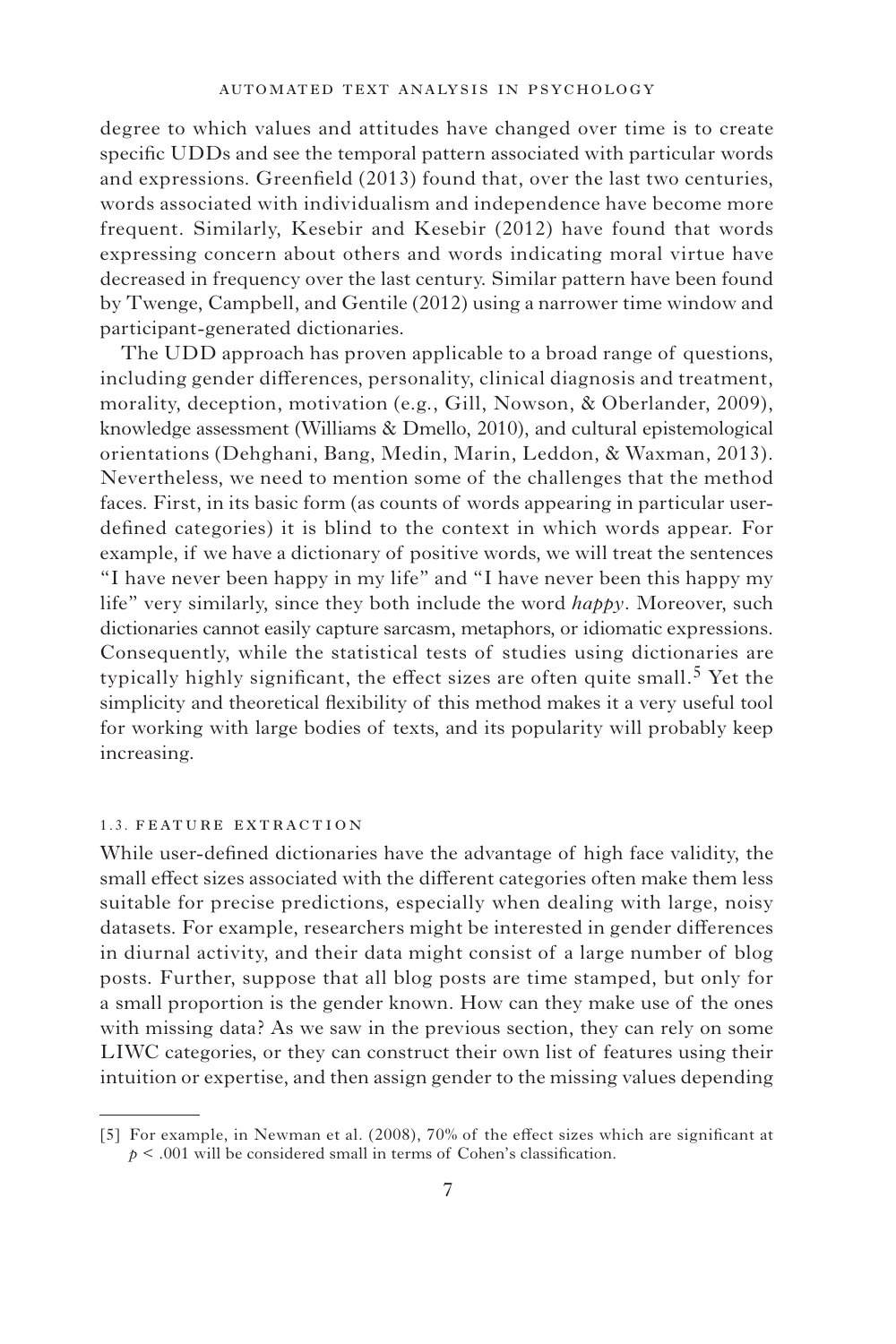on the overlap between their lists and given text. However, small effect sizes imply that they will not be much better than chance, which will result in lots of noise in their subsequent findings.

An alternative approach to UDD is to start with texts that differ in some dimension of interest, and then in a bottom-up manner find the features that maximize such differences. In theory, these features can have any property, but in most cases they are character *n*-grams, single words, short expressions, or tagged parts of speech. Typically, in algorithms used to build text classifiers, documents are represented as sets of features and then the algorithm searches for those features that are common in one type of document, but rare or absent in the other types.<sup>6</sup> In the example above, the texts whose gender is known can be used as input to the classification algorithm. The algorithm then tries to extract the features that are more likely to be present in texts written by females only (or by males only). Such algorithms are trained on a subset of the texts, and then the predictive validity of the extracted features is tested on the remainder of the texts (a common method in machine learning). Depending on the particular goals of the project, the training subset might be much smaller than the remainder, or it can be larger, but the procedure can be randomly repeated many times (known as cross-validation). The degree to which the extracted features from the training set correctly classify the remaining texts is taken as an indicator of its reliability/accuracy.<sup>7</sup>

Feature extraction methods have shown impressive accuracy in predicting a wide range of properties of the speaker. For example, Dave, Lawrence, and Pennock (2003) used these methods to distinguish between positive and negative reviews with relatively high accuracy (88% for products and 82% for movies). Similar applications have also been able to identify the political party affiliations of US senators based on their speeches in the Senate with 92% accuracy (Diermeier, Godbout, Yu, & Kaufmann, 2011 ), as well as political orientations of bloggers with 91.8% accuracy (Dehghani, Sagae, Sachdeva, & Gratch, 2014 ). Likewise, feature extraction algorithms have been found to perform well at attributing gender (Mukherjee  $\&$  Liu, 2010), age and native language (Argamon, Koppel, Pennebaker, & Schler, 2009), personality dimensions (Oberlander & Nowson, 2006), sentiments (Dave et al., 2003), mental disorders (Strous, Koppel, Fine, Nachliel, Shaked, & Zivotofsky, 2009),

<sup>[6]</sup> One particular type of such algorithms is called Support Vector Machines (Vapnik, 1995; Joachims, 1998). Two popular Support Vector Machine libraries are the following: LibSVM <http://www.csie.ntu.edu.tw/~cjlin/libsvm/> and SVMLight <http://svmlight. joachims.org/>.

<sup>[7]</sup> Here we very roughly outline the general idea of such methods. For concrete descriptions of different methods, the reader should check Vapnik (1995) and Joachims (1998) for support vector machine, and Lewis (1998) and McCallum & Nigam (1998) for naive Bayesian classifiers.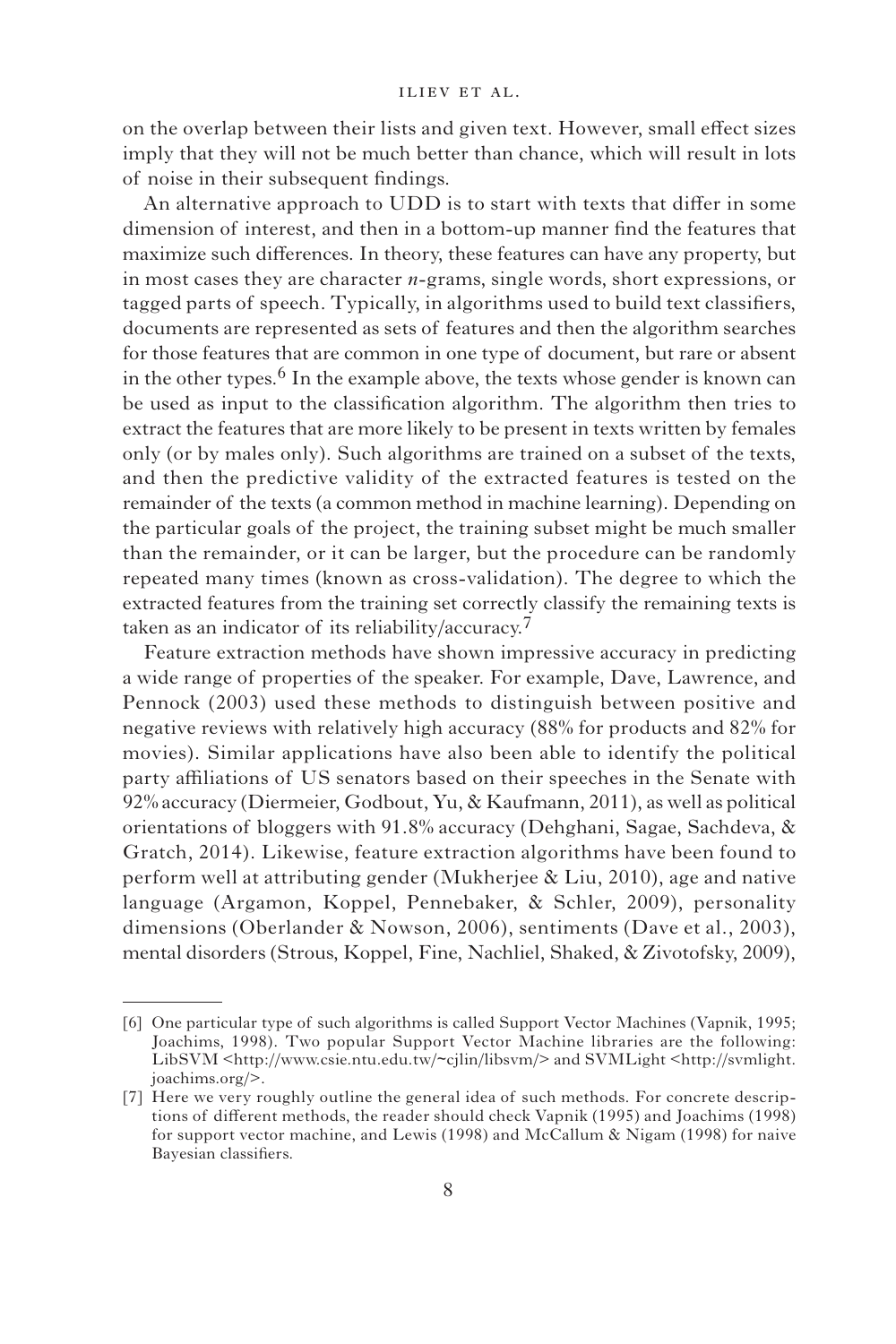and identity of the author (Diederich, Kindermann, Leopold, & Paass, 2003 ; Lewis, Kaufman, Gonzalez, Wimmer, & Christakis, 2008) with similarly high accuracy levels (see also Koppel, Scheler, & Argamon, 2009 , for a detailed treatment of the topic of author identification).

It is important for the reader to keep in mind that these impressive results are mostly due to the computational power of current algorithms and the availability and quality of the training sets. Since building the initial feature list is usually automated, these methods might consider a very large number of features. For example, when content words are used as features, the size of the list is often in the thousands, and lists of tens of thousands of features are not uncommon. The correspondence between a particular feature and variable of interest is not always transparent. For instance, even before we run any analysis, we might guess that the word *homosexual* in senators' speeches will predict conservative ideology, while the word *gay* will predict liberal ideology. However, we could hardly guess in advance that *catfish* and *grazing* are also strong predictors for conservatism, while *fishery* and *lakes* predict liberal orientation (Diermeier et al., 2011). Weaker predictors are frequently even less intuitive to comprehend, yet, when combined in large numbers, the predictive power of the model can be surprisingly high.

While machine learning algorithms used in feature extraction methods face many challenges, two of such shortcomings seem particularly important for the current review. One is practical and the other is theoretical. On the practical level, algorithms that are trained in one domain often perform much worse on other domains even when the variable of interest is the same. For example, Finn and Kushmerick (2006) compared the performance of algorithms that predict the valence of movie and restaurant reviews, and found that even though the algorithms performed well in the domain they were trained in, they did poorly in predicting reviews from the unfamiliar domain. This means that algorithms might have to be retrained every time the topic of the document set is changed, which can be a significant limitation of their applicability.

The theoretical challenge for machine learning algorithms, from the perspective of social scientists, is that using thousands of features might lead to good practical results for text classification, but it might not be very informative for theoretical purposes. One way to overcome this problem is to analyze the results from a machine learning algorithm using more traditional forms of content analysis. One example comes from Diermeier et al. ( 2011 ), who extracted the words that maximized the difference between Republican and Democratic senators. The authors compared their results with common theories that the liberal−conservative divide in the Senate is mainly driven by economic concerns. Contrary to the economic divide hypotheses, the most predictive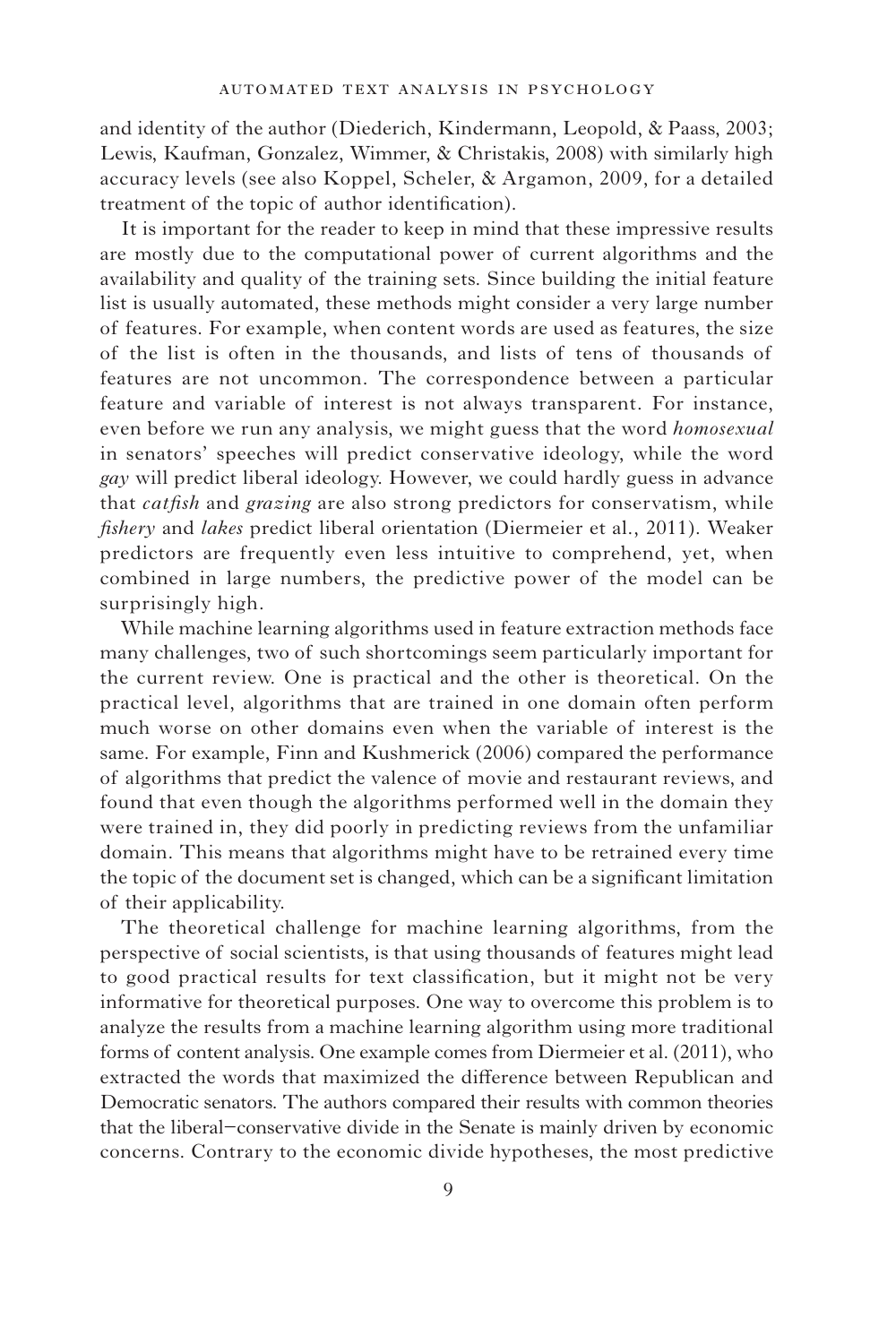features were words related to cultural values and beliefs (e.g., abortion, same-sex marriage, stem cell research). Not only was their model useful for assigning political orientation to text entries, but they were also able to make inferences that argue for or against a particular hypothesis. This demonstrates that the integration of machine learning results with classical scientific expertise can lead to findings with significant theoretical implications.

To a large degree, psychologists have been reluctant to use feature extraction methods in their work, yet this reluctance might change in the near future. One potential domain where such methods can be quite helpful to researchers is in the analysis of open-ended questions. Sometimes such questions are part of the dependent variable of interest or part of larger interviews with multiple items. However, due to the time and costs of using human coders to analyze these types of question, often these answers do not get analyzed thoroughly, or the coders are instructed to look only for predefined keywords or expressions. Yet such predefined coding schemes might miss genuine language differences between the groups of participants, which could otherwise be captured by a supervised learning algorithm. Another issue with using human coders in this context is that sometimes manual coding schemes are developed simultaneously with the coding process, and as such they can maximize between-group differences by selecting the most distinctive features in the corpus. Such practice can lead to issues with reliability and generalizability, because we might not know if the same coding scheme will lead to the same results with a different sample of participants. The cross-validation methods used in supervised learning algorithms can help circumvent this problem by dividing the corpus into separate learning and testing parts and measuring the predictive accuracy of the extracted features. Last, in many cases open-ended questions are used as filler tasks, included in surveys to reduce carry-over and order effects or to cover the true purpose of the study. Typically such questions are not analyzed at all, yet they might be affected by the experimental manipulation, or they might interact with the target question. Supervised learning algorithms might be a quick and inexpensive way to test for the presence of such valuable information. For example, in an experimental study in social psychology, a researcher might choose to use a filler task to separate two measures of relevant dependent variables. In the filler task, participants might be asked to write a short essay on how they have spent the weekend, a topic unassociated with the main goal of the study. In most cases, such essays will not be analyzed, particularly in large sample experiments. Yet applying a supervised learning algorithm might reveal that the experimental and the control group used very different words and expressions in their essays, and these differences might be theoretically meaningful. Further, the prevalence of the features extracted by the algorithm might become a useful variable in mediation analysis.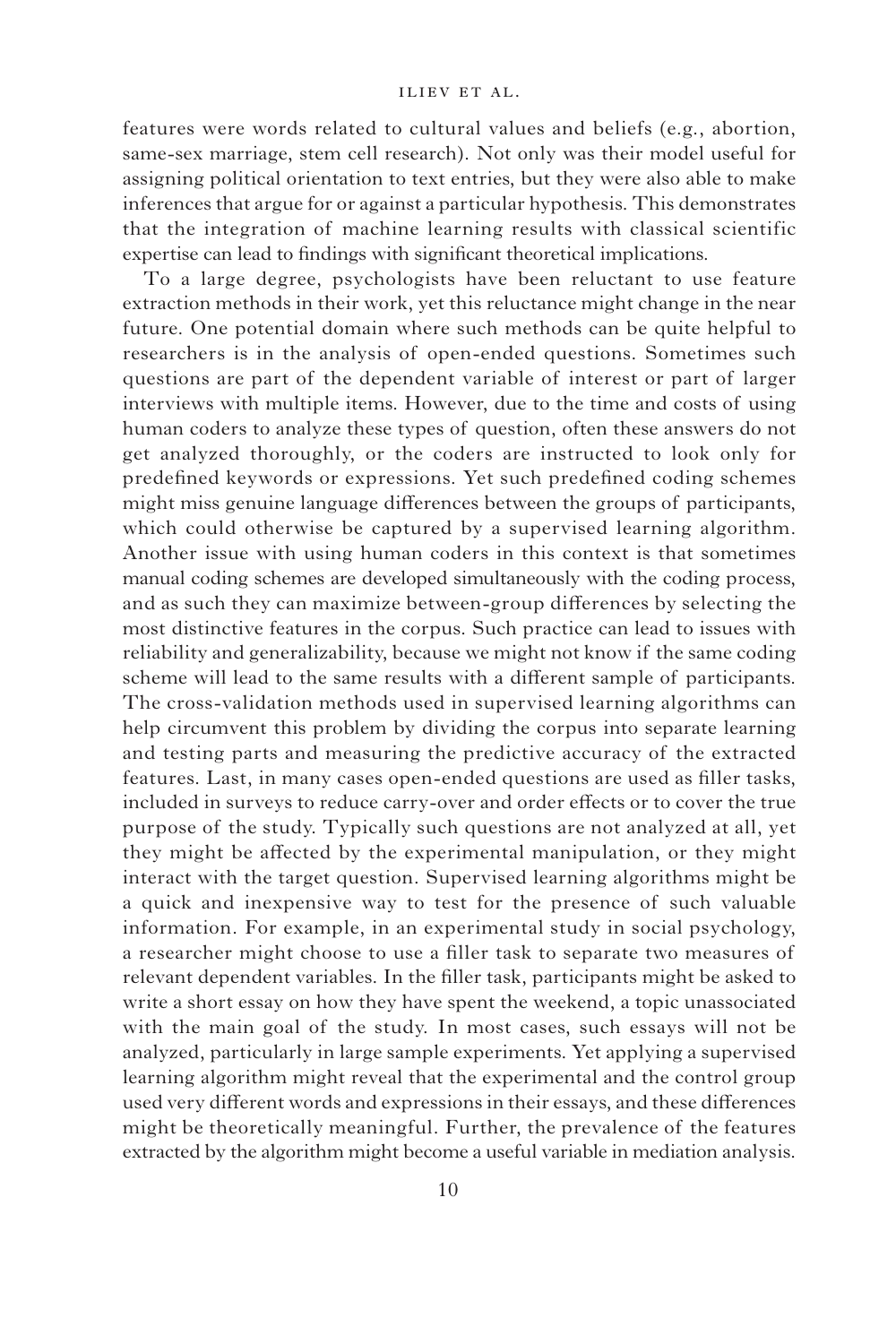While such studies are yet to be seen, we believe that the potential of feature extracting methods for application in different types of psychological studies is very high.

### 1.4. WORD CO-OCCURRENCES

The methods mentioned so far have all focused on analyzing documents mainly by looking at individual words. In the case of user-defined dictionaries, each word that is found in the dictionary contributes to the documents' overall score in one (or more) dimensions. Supervised machine learning algorithms usually consider words (but also *n*-grams or syntactic structures) to be features that might be of use in determining the documents' classification. However, words are rarely used in isolation. Words in a text often build on each other in order to convey a meaning that each word on its own cannot provide. In that sense, a text is more than the sum of the words it contains. One way to take this into account is to focus on which groups of words tend to occur together in particular contexts. For example, if the words *lion*, *tiger*, and *zebra* appear in text, it is more likely that such documents refer to animals, than a text containing the words *stop*, *yield*, and *zebra*. Capturing the relations between words is the goal of a family of methods that are referred to as Latent Semantic Analysis  $(LSA<sup>8</sup>)$ .

At the core of the LSA family of methods is the assumption that words are not randomly distributed (Firth, 1957). Consequently, it is possible to reduce the conceptual vocabulary to a smaller number of independent dimensions based on word co-occurrences. In traditional LSA, this set of dimensions forms a semantic space. The method of choice for constructing such a space is singular value decomposition, which is closely related to principal component analysis. The algorithm uses a matrix as an input to describe the frequency of word occurrences within documents. This matrix is then decomposed into matrices that describe both the documents and the words as vectors in a multidimensional space. Words that tend to appear in the same documents are closer in this space, and similarly, documents that use similar words are also close to each other. Since the space is shared, one can also compute the distance between a word and a document. For example, the word *carburetor* will be closer in semantic space to documents related to car maintenance than to documents about culinary arts. While this method has a strict mathematical basis, it is also flexible enough to be adjusted for different practical purposes. For example, one can choose the length of a document, where the document can be a single sentence or it can be a whole book. Similarly, one can choose

<sup>[8]</sup> A useful source for more information and some applications are available at  $\langle \text{http://lsa.} \rangle$ colorado.edu/>.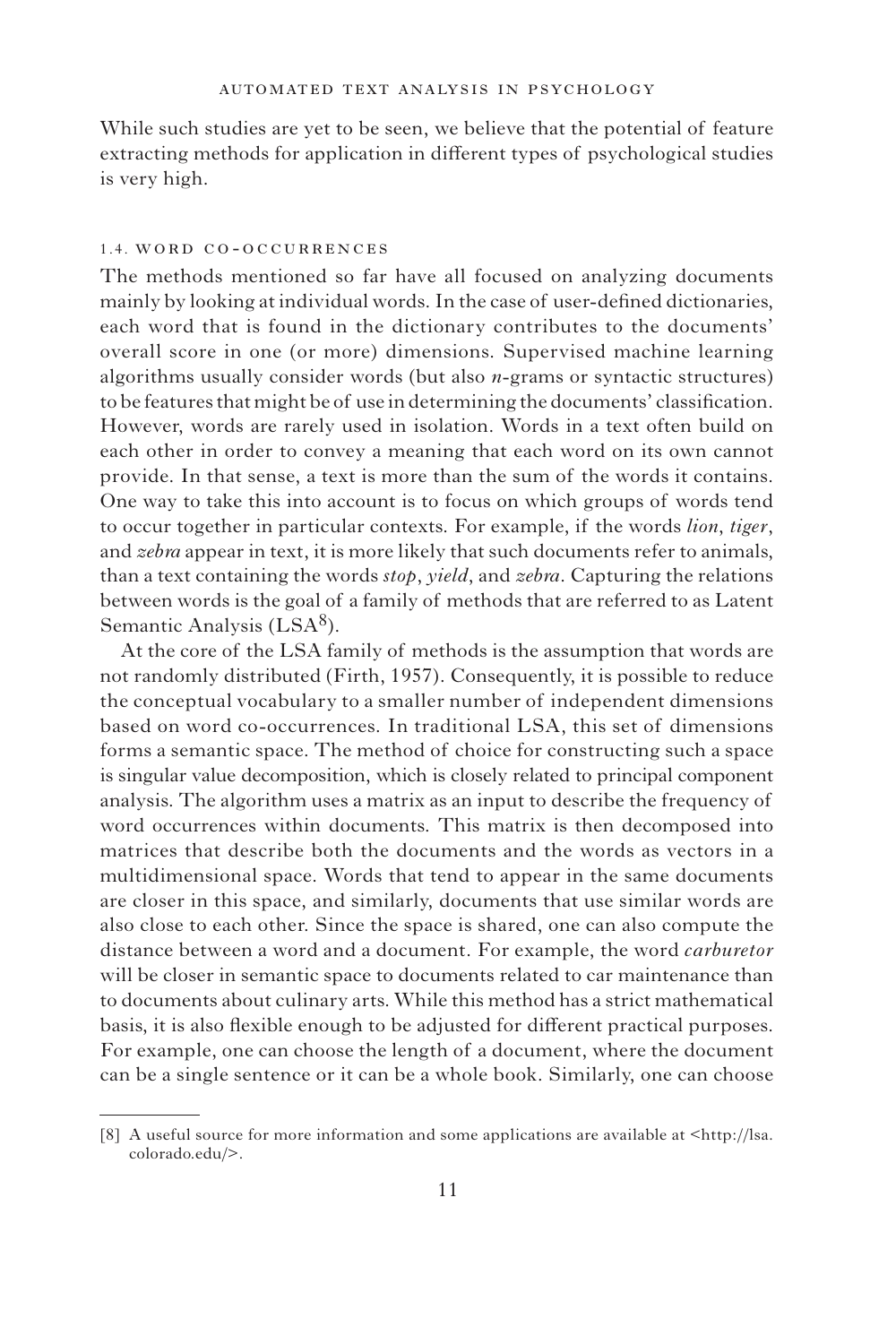the number of dimensions, with numbers between 100 and 400 typically showing the best trade-off between simplicity and informativeness (Dumais  $\&$ Landauer, 1997).

As a side benefit of this process, it should be noted that no human intervention is required to create a semantic space. That is, while the methods described earlier all required an external source of information (either a set of norms to assign words to categories or a set of preclassified documents to train the algorithm), LSA generates a space based solely on the content of the documents in the corpus. In a sense, the corpus itself forms the training set from which LSA learns. Choosing different training corpora, however, can result in different semantic spaces, since word frequencies, and word co-occurrences depend on genre, style, and topic. In this sense, how the reduced semantic space will be extracted is independent of the researcher, yet the training corpus needs to be carefully selected. For example, a training set from a biology textbook will position the term *horse* in a very different semantic space than a training set in history.

It is also important to note that the development of LSA methods, which have their roots in document retrieval, has been originally focused on what is shared across people rather than on what is different. Specifically, LSA was originally developed to address a problem in information retrieval, namely that the same information is often described in very different terms by different people. From this perspective, idiosyncrasies, both in documents and in search queries, were seen as an obstacle for computerized search rather than as useful information. Similarly, when the method was applied to cognitive modeling, the interest was still largely in the shared semantic representation (Landauer & Dumais, 1997). Yet if we are interested in individual differences or in between-group differences, the method itself does not prevent us from asking the opposite question, namely, how authors differ between each other.

The most straightforward application of LSA methods for studying differences between authors is simply to check the degree to which authorship is a predictor of distance between texts in the semantic space. While there is evidence that authors tend to cluster together in the semantic space, the effects are not particularly strong and are sensitive to the number of dimensions chosen (Nakov, 2001). Such results should not be surprising, since LSA tends to cluster documents based on semantic similarity, so that documents from different authors on the same topic are more likely to be close in the semantic spaces than documents on different topics by the same author. Notice, however, that these results came mainly from analysis of texts by established writers and poets, and it is still an open question if broadening the sample of authors using on-line entries will lead to stronger withinauthor similarities.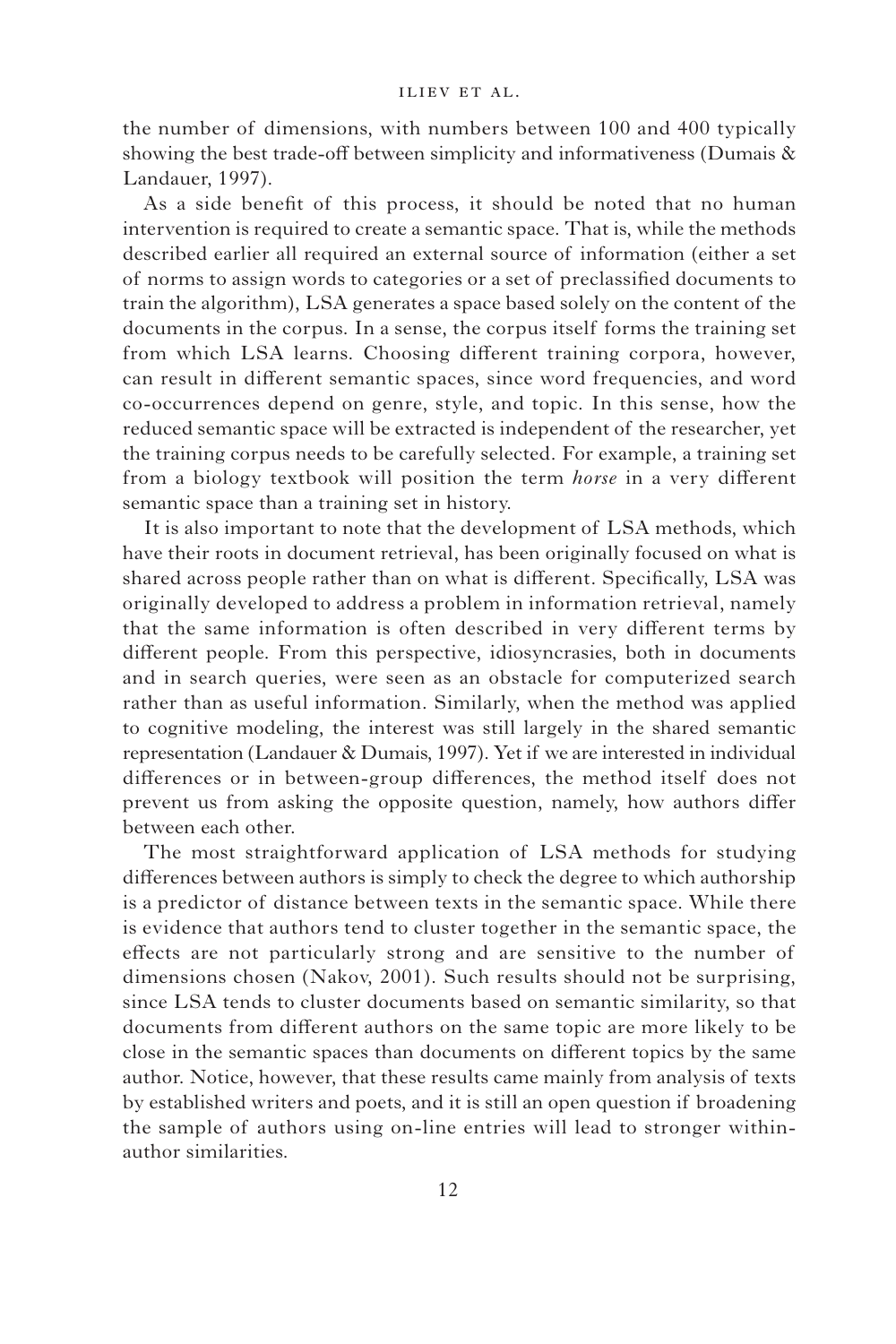#### automated text analysis in psychology

Another way to use LSA methods for assessing properties of the author is to measure the semantic distance of a text to some target document. Such an approach has been particularly important for education researchers, with the hope of reducing manual labor in grading and providing quick on-line feedback for various types of classes. Typically, a set of pregraded texts are decomposed in a multidimensional space, after which the text to be graded is also decomposed in the same space. The proximity between the new text and the pregraded exemplars is used as a criterion, where the new grade is based on the grade of the closest exemplar. Alternatively, it is also possible to start only with a set of 'ideal' texts, without having lower-grade exemplars, and the grade to be assigned will depend only on the distance to the 'ideal'. These methods have been applied to different domains of learning, often leading to impressive results. Foltz, Laham, and Landauer (1999) report correlations between human graders and LSA-based grade around .80, which was virtually the same as the correlation between two human raters.

Sometimes it is not enough to grade an essay, but it is also important to distinguish the particular 'mental model' that a student relies upon. In research on naive physics (McCloskey, 1983; DiSessa, 1993), for example, researchers found that while there is one normatively correct model, there are several categories of non-normative models, based on varieties of misconception. In terms of grading, different answers based on such nonnormative models will all be far from the 'ideal', but an educator might further want to know which are the most widespread misconceptions so they can be addressed. A promising example in this regard comes from Dam and Kaufmann (2008), who applied LSA to interview transcripts of seventh graders who were asked about the cause of seasons on the Earth. Previous research has isolated three main types of models: close/far distance to the Sun; facing / not facing the Sun; tilted axis of rotation of Earth (normatively correct). The researchers trained their algorithm on texts from geology and astronomy, after which they measured the similarity of sets of interviews to three comparison documents, each representing one of the three mental models. The authors' LSA-based application reached 90% accuracy of classification when compared to human raters (see also Sherin, in press).

LSA-based methods can also be useful for studying change over time. One example comes from Campbell and Pennebaker (2003), who were interested in the relationship between writing and health. The authors used data from previous studies, where different groups of subjects had to write short essays on emotional topics for three days. The similarity between the essays from the same author was correlated with health outcomes. When conventional LSA, based on content words, was applied, the authors did not find any meaningful pattern. However, when they adjusted the LSA procedure to account for style, rather than content, the authors found that greater similarity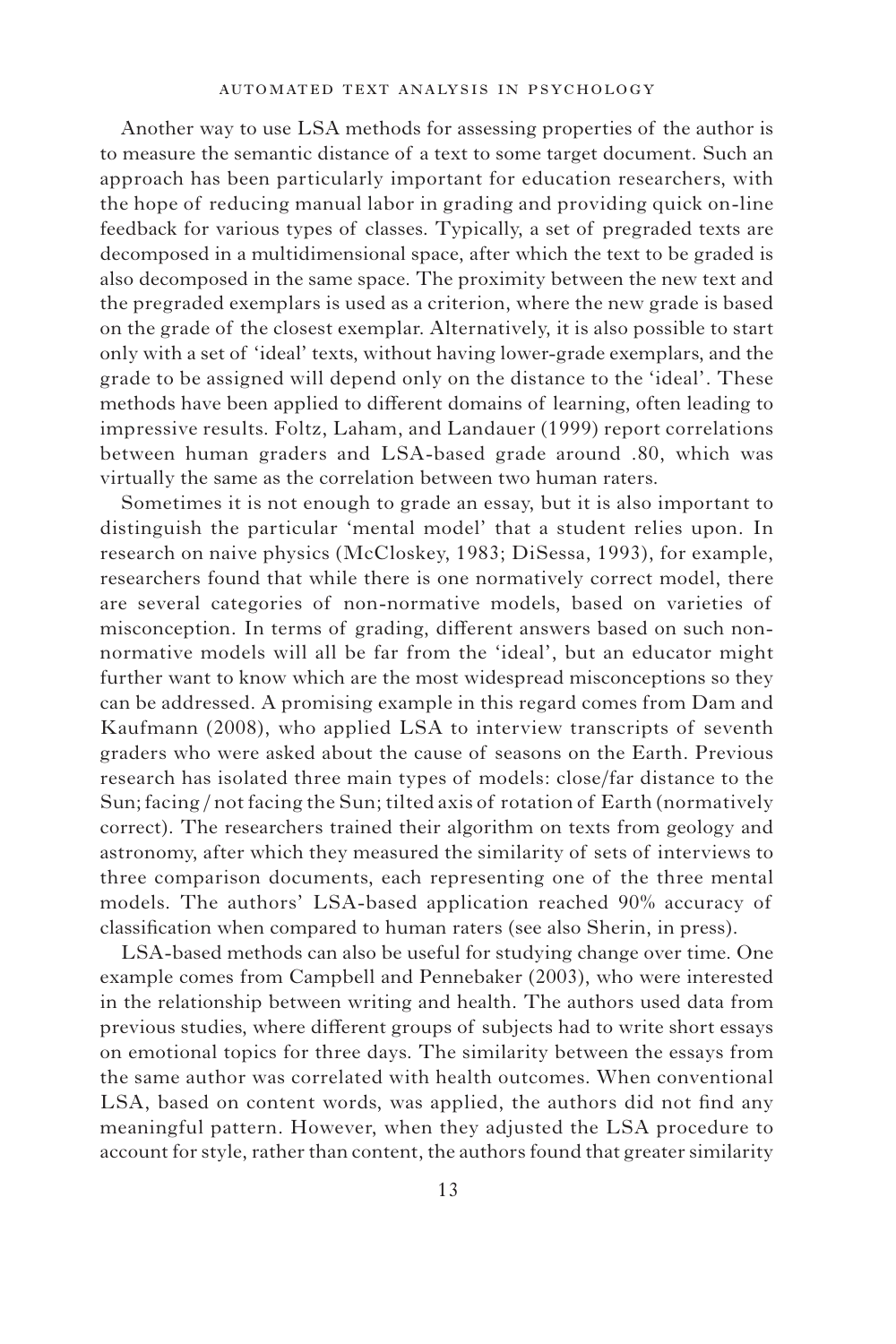between the essays written on different days was significantly correlated to subsequent medical visits. In other words, people who showed less diversity in their writing styles were more likely to have negative health outcomes. The results held for all three groups, with correlations between the essays' similarity and doctor visits in the range of .34 to .51. Subsequent analysis showed that changes in the use of pronouns and particles were the strongest predictors. While the true mechanism behind such strong effects is not fully understood, one explanation suggested by the authors is that change of the context in which pronouns are used can reflect flexibility in perspective taking and thus re-evaluation of emotional experiences.

A closely related approach to LSA is a generative method called Latent Dirichlet Allocation (LDA; Blei, Ng, & Jordan, 2003). LDA<sup>9</sup> assumes that each document in the corpus under analysis is composed of a mixture of topics, and that each topic is a distribution over words. According to this view, documents are generated by repeatedly choosing a topic from a distribution over topics, then choosing a word from a distribution over words which correspond to the chosen topic. The goal of the method then is to find the most likely topic structure that generates the given collection of documents. Chen (2011) illustrates the intuition behind LDA using the following example: let us assume we have the following sentences in our corpus of analysis: "I like to eat broccoli and bananas. I ate a banana and spinach smoothie for breakfast. Chinchillas and kittens are cute. My sister adopted a kitten yesterday. Look at this cute hamster munching on a piece of broccoli" (Chen, 2011). Given this corpus, and asked for two topics, LDA would try to find the set of two topics that cover the corpus. For instance, LDA could very well discover that the first two sentences are about one topic, sentences three and four about another topic, and the last sentence is a mixture of the first two topics. Given these topics, LDA would also tell us the distribution of the words that compose them. For example, the first topic could include words such as *broccoli*, *bananas*, *spinach*, and *munching* (with probabilities associated with each), and the second topic *kittens*, *chinchillas*, and *hamster*. 10

Whereas the model underlying LSA is that the meaning of a word can be described as a position in a multidimensional semantic space, LDA makes a weaker assumption and focuses only on the statistical dependence among words. Consequently, the two methods choose very different tools  $-$  LSA relies on factorization methods while LDA is rooted in a statistical model of

<sup>[9]</sup> Different software implementations of LDA can be found at <http://www.cs.princeton. edu/~blei/topicmodeling.html>.

<sup>[10]</sup> More precisely, the model uses word frequencies per document and number of topics as known variables, and approximates the posterior distribution of the hidden variables: topics given document, topics given document and words (see Blei, 2012 , for a review).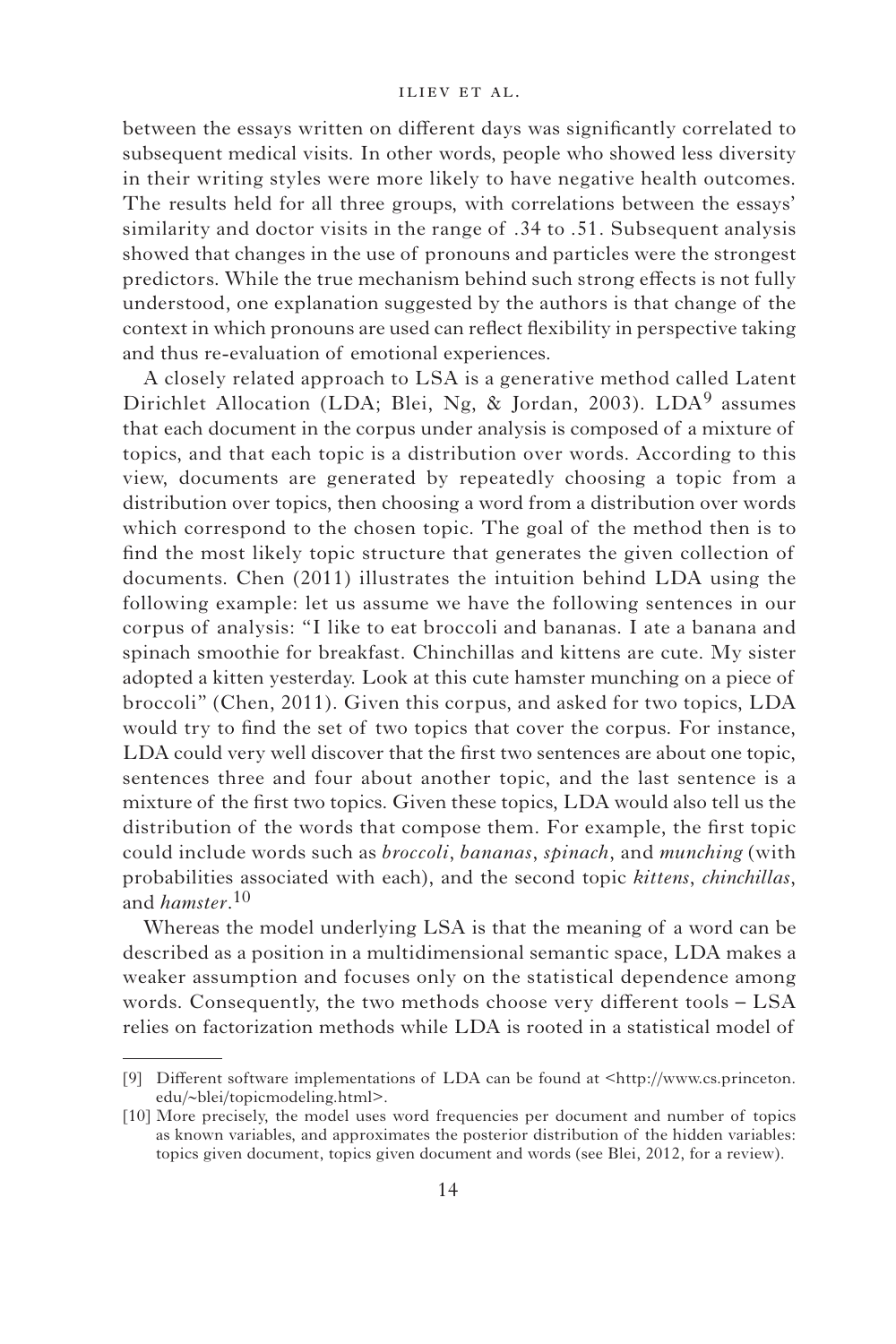language. Nevertheless, both methods function similarly in general cases, such as those discussed above. However, LDA has an advantage when the researcher is interested in identifying the topics addressed by a corpus. While the dimensions of LSA are abstract and meaningless, the dimensions in LDA are the latent topics that emerge from the corpus. An interesting use of LDA includes the expressed agenda model (Grimmer, 2010), which is used to examine authors' priorities through the topics addressed in their language output. Another application comes from Yano, Cohen, and Smith (2009), who modeled different characteristics of a collection of political blogs using topic modeling.

LDA can also be used in a supervised, or semi-supervised, manner. As an example of the former, Schwartz et al. (2013) used 2000 topics provided by previous LDA analysis, and computed the topic content of Twitter data by county. Using 10-fold cross-validation, they found that LDA topics predicted wellbeing by county beyond the variance accounted for by demographic variables. As an example of semi-supervised application, LDA with topicin-set knowledge (Andrzejewski & Zhu, 2009 ) is used to seed small sets of words in a subset of the topics and thereby add a level of supervision to the process. This semi-supervised approach combines the advantages of unsupervised topic modeling using LDA with the ability to encourage the emergence of certain topics in the model through small sets of words selected from the outset as prior knowledge. However, instead of simply searching for the most probable set of latent topics, a subset of the topics can be initialized to contain specific words. For example, Dehghani et al. (2014) used small sets of words selected from the Moral Foundations Dictionary (Graham et al., 2009 ) as seeds to encourage the emergence of topics related to different moral concerns, and examined similarities and differences in how such concerns are expressed between liberals and conservatives.

#### 1.5. OTHER METHODS

The three-prong classification of methods that we have used so far is rather crude and schematic, and it inevitably leaves out many useful techniques. While we cannot cover all recent developments, we will mention three other types of method that might be of use for social scientists.

### 1*.*5*.*1*. Semantic role labeling*

As could be seen from our review so far, the methods that have become popular rest on rather straightforward ideas and are relatively easy to implement. Future methods, however, will most likely increasingly rely on syntactic and semantic information, going far beyond simple features and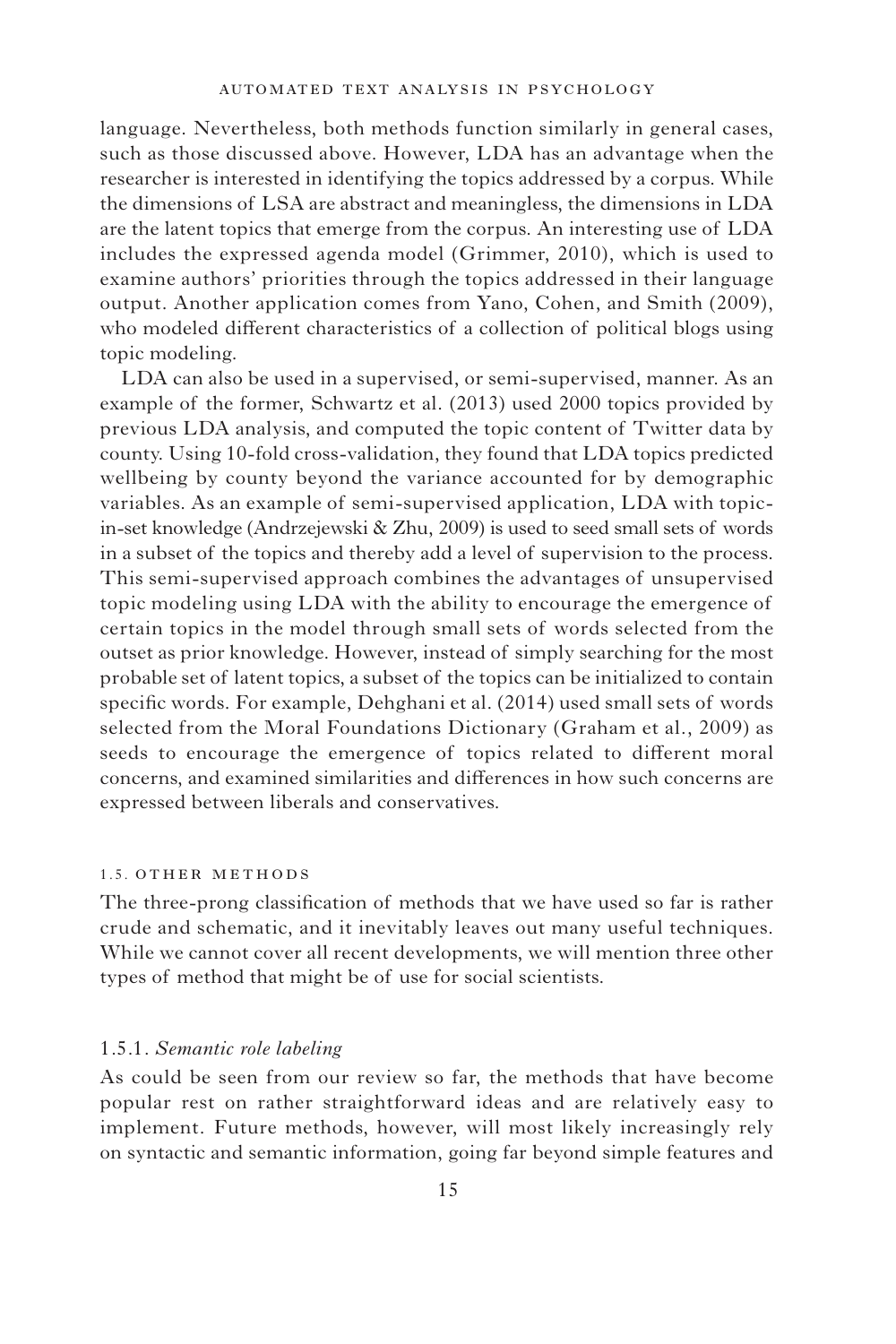word co-occurrences. One promising development in this direction is the semantic role labeling approach. The main idea behind this approach is that a typical sentence consists of basic information about WHO did WHAT to whom,and this information about actions, agents, and patients becomes available after a sentence is parsed. For example, encountering the sentence "Mary greeted John", we can easily assign agent-hood to Mary and patienthood to John. Some sentences might also have more specific information, about HOW, WHEN, and WHERE the event happened, and although such information might be idiosyncratic to particular actions or events, computational linguists and computer scientists have been working on systems that will encode both basic and idiosyncratic semantic information. One popular example is FrameNet,  $11$  which is a hand-annotated system that divides events into frames, with each frame being associated with different elements which correspond to different semantic roles (Baker, Fillmore, & Lowe, 1998). Another similar system that has gained popularity is  $PropBank<sup>12</sup>$  which is centered around verbs rather than events (Kingsbury  $\&$  Palmer, 2002).

While current semantic role labeling does not seem to outperform simple, semantically blind methods in ordinary text classification tasks (Houen, 2011 ), we believe that this approach might be of particular interest to social scientists. One reason is that semantic role labeling methods are focused on causal relationships between entities, and as such can gather information about the set of beliefs that a person has, based on simple claims. Instead of splitting people into groups of Republicans or Democrats, or those who like Starbucks versus those who do not, gathering information about causal beliefs could allow researchers to focus on the knowledge representation of individuals. For example, it might not be enough to know if a person thinks that climate change is happening, but it might be more important to know what this person thinks the particular causes behind the process are and how these beliefs are aligned or not with other beliefs that person holds.

Another way in which semantic role labeling might be of interest to social scientists is that it considers information about the author of a text separately from the semantic agents and patients in the text. The other methods we have discussed are exclusively focused on the psychological and demographic properties of the author. Using semantic roles, however, provides researchers with the opportunity to distinguish between the author and the opinionholder (Kim & Hovy, 2006). For example, an author might write this about his friend John: "John likes Mary", but the author might not like Mary. Further, the author might be wrong, and in fact John might not like Mary at all. For scientists interested in social relations, group dynamics, or conflict

<sup>[11]</sup> Online: <https://framenet.icsi.berkeley.edu/fndrupal/>.

<sup>[12]</sup> Online: <https://verbs.colorado.edu/propbank/>.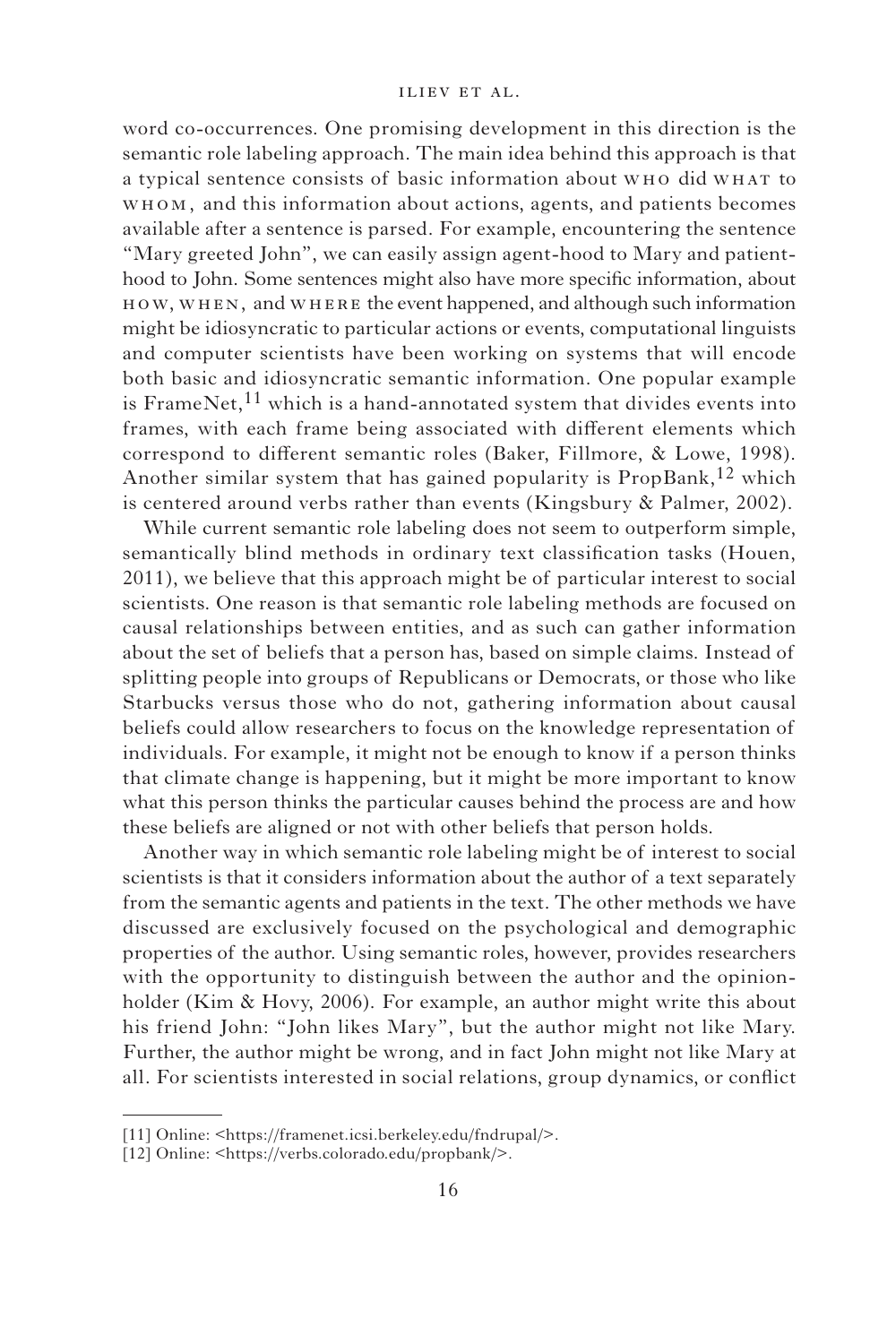resolution, such information might be very valuable, since a researcher might learn not only what the author thinks on the topic, but also what the author thinks other people think on the same topic.

## 1.5.2. *Cohesion*

While the previous methods we have discussed in this paper focus on extracting information found in the semantic content of texts, it is also possible to learn about an author by examining howthey write. One concept that helps us distinguish between different types of writing is to look at the cohesion of a text, which in broad terms can be defined as how structural and lexical properties of language are combined together to convey meaning. Coh-Metrix<sup>13</sup> (Graesser, McNamara, Louwerse, & Cai, 2004) is a recent development in the field of automated text analysis that is focused on cohesion as a central property of text and discourse. This approach combines multiple linguistic features, such as lexical diversity, semantic overlap between different parts of the text, connections between propositions, causal links, and syntactic complexity. While initially this approach was focused on the readability, coherence, and complexity of text, particularly in the domain of education, it has been successfully applied to detecting different properties of the author in other contexts. The method has been used for author identification (McCarthy, Lewis, Dufty,  $\&$  McNamara, 2006), analysis of political speeches (Venegas, 2012), inferring affective states from transcripts (D'Mello, Dowell, & Graesser, 2009; D'Mello & Graesser, 2012), essay grading ( McNamara, Crossley, & McCarthy, 2010), and evaluation of social skills (Xu, Murray, Smith,  $& Woolf, 2013$ .<sup>14</sup>

### 1.5.3. *Hybrid methods*

As the discussion above indicates, different methods of text analysis rely on different features of the text and use different statistical techniques for analyzing these features. As a result, they each provide complementary advantages and shed light on different aspects of the corpus. A common practice among computer scientists and computational linguists has been to compare multiple methods on the same task, looking for the most effective tool in terms of accuracy, speed, and computational cost. With the advancement of the field, however, it becomes clear that some method might be better for one aspect of a problem, and others for another.

<sup>[13]</sup> Online: <www.cohmetrix.com/>.

<sup>[ 14 ]</sup> Some of the LIWC's categories cover similar topics, including function words, word length, and tenses, so there is some conceptual overlap with Coh-Metrix.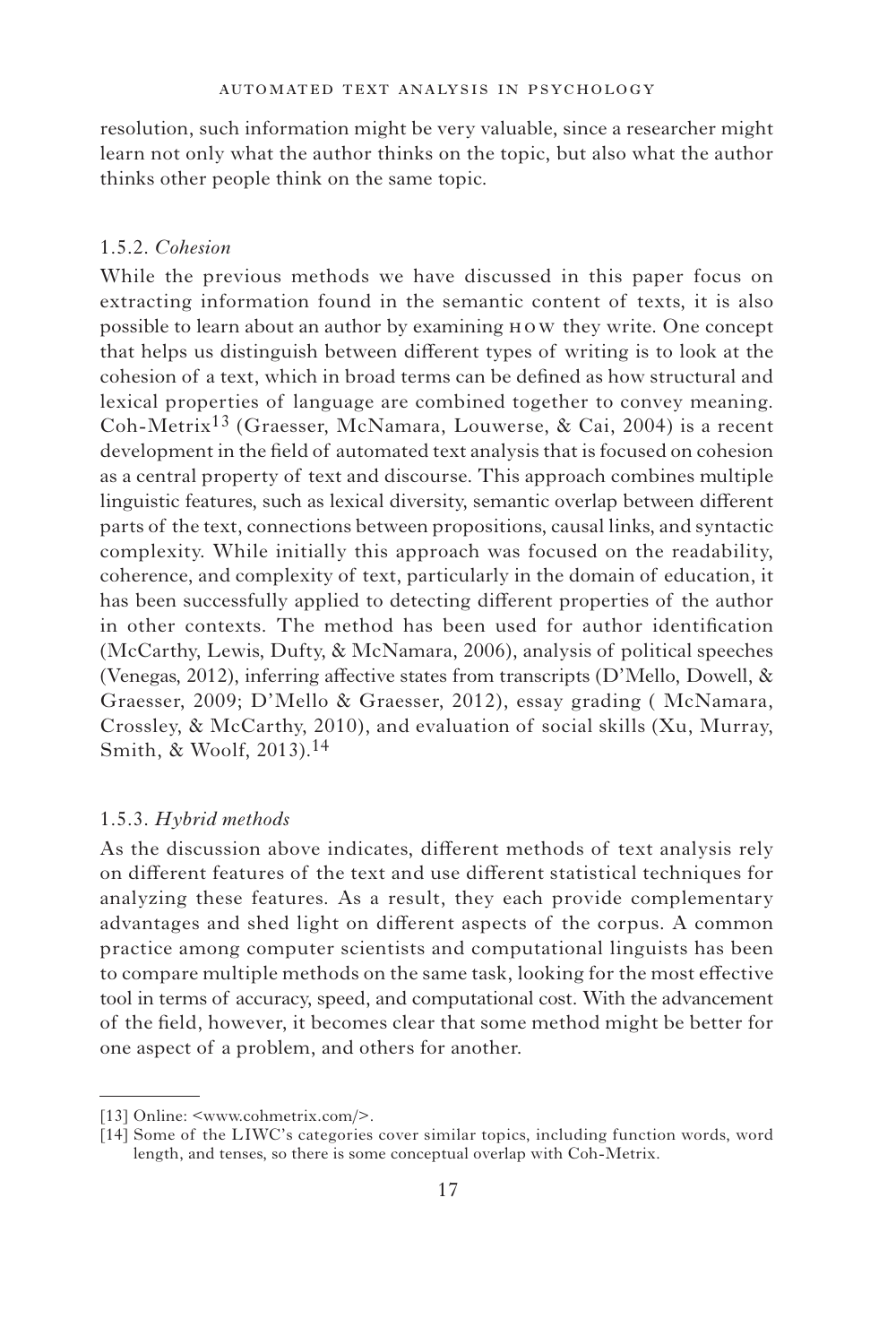Consequently, hybrid methods have recently emerged as a promising new approach by taking advantage of the power and flexibility that different techniques provide. For example, Gill, French, Gergle, and Oberlander (2008) studied language correlates of emotional content in blogs. They found that UDD categories correlate well with joy and anger, but word co-occurrence methods were also able to detect fear. Use of LDA along with the words from the Moral Foundations Theory by Dehghani et al. (2014), discussed above, is another example of using a hybrid method.

Another form of hybrid method is the combination between manual work and automated algorithms. For example, typically, manual work might be automated, or alternatively, manual work might be used as a model for an automated algorithm. An instance of the first case is automated UDD methods. Recall that UDD methods stemmed from categories constructed by humans, usually with the explicit goal of coding text. Yet with the increasing availability of large databases of semantic relations, such as WordNet (Miller, 1995 ), it is possible to use automated algorithms for building dictionaries based on one or another semantic relation (Kim  $\&$  Hovy, 2004; Mishne, 2005) with minimum human input. Second, it is also possible to have typically automated methods learn from human input. For example, you can have a method that uses manual annotations in conjunction with supervised machine learning techniques. In such applications, human coders are asked to manually code and classify particular features in the text, and then machine learning algorithms are used to build models based on these annotated features and classify other sections of the corpus. For example, Sagea et al. ( 2013 ) use hand-coded annotations of different narrative levels to train a text classification algorithm for classifying a corpus of narratives, and achieved an accuracy of 81%.

One last type of hybrid method that we need to mention before moving to the discussion is network text analysis, which combines properties of word co-occurrence methods, semantic role labeling, and social network analysis. By treating text as a network of inter-related concepts, such methods have been used to analyze what knowledge is shared between different authors and what knowledge is unique. Although such methods stem from the idea that word co-occurrences in text reflect cognitive organization of authors' concepts or thoughts, somewhat surprisingly they have been a less popular tool for inferring psychologically relevant characteristics of the author compared to the approaches described above. Nevertheless, since these methods can easily account for different types of contextual information, such as location, time period, or social networks, their popularity among behavioral researchers might increase (Carley,  $1997$ ;  $15$ ) Popping, 2003).

<sup>[15]</sup> Software implementation is available at: <http://www.casos.cs.cmu.edu/projects/automap/>.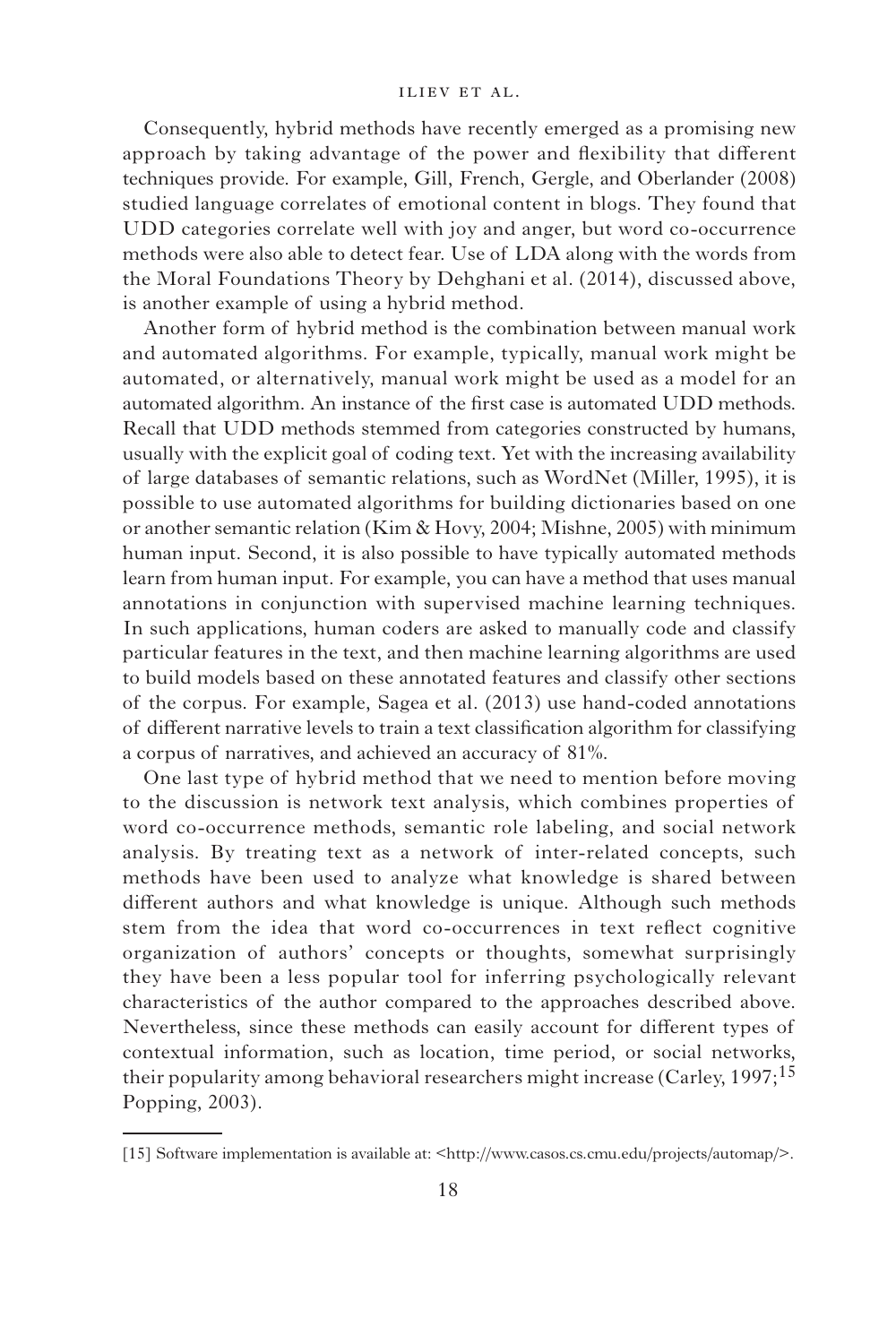### **2. Discussion**

Empirical sciences are as good as their data, and social scientists have been particularly creative when looking for new ways to address basic questions about how the mind and the society work. Among the many types of data that have become widely available in recent years, human generated text is both very common and very hard to analyze. Since full extraction of meaning from text is still not possible, different methods have been developed to make use of textual information. Here we have reviewed three major approaches that can be of use for social scientists. In the UDD approach, the researcher preselects words or expressions that might be of theoretical interest. Alternatively, in feature extraction methods, a computer algorithm looks for words or expressions that are more likely to be found in some types of text but not in others. In word co-occurrence approaches, the researcher is interested in the semantic context in which words appear. We also discussed semantic roles, cohesion, and hybrid methods that are becoming increasingly important tools. Each of these approaches has pros and cons, and a researcher can choose different tools depending on the particular goal of the project. UDDs are probably the most straightforward to use. They are also very suitable for testing specific hypotheses by developing theory-motivated dictionaries. Feature extraction methods are superior for large-scale text classifi cation tasks, where the researcher wants to infer various attributes of the author. Such methods are usually theory-blind, and the features they extract are not easily generalizable across tasks or populations.

What will be the future of automated text analysis in social sciences? While it will not replace any of the major methods of psychological data collection or analysis, we believe that it will become increasingly important. The current methods will become more refined, and there will be more empirical work comparing the values of different methods. Such comparisons will most likely also result in packages that integrate a variety of methods, leading to increased flexibility in the analyses and greater accuracy of predictions. More labs are developing UDDs, and the sharing of their work will help in building large libraries that will cover a wide range of psychological topics. Further, since text data nowadays is often accompanied by social networks, behavioral, time of day, and geographical location data, these additional dimensions can easily be used in the training of supervised learning algorithms. We also believe that the near future will bring closer collaboration between different fields, where computational linguists and computer scientists will work more often with psychologists and cognitive scientists.

While here we have been concerned mainly with automated text analysis as a tool for analysis of data on demographic variables and psychological states and preferences, text analysis can also lead to more abstract developments in social sciences. One example is related to the sheer amount of psychologically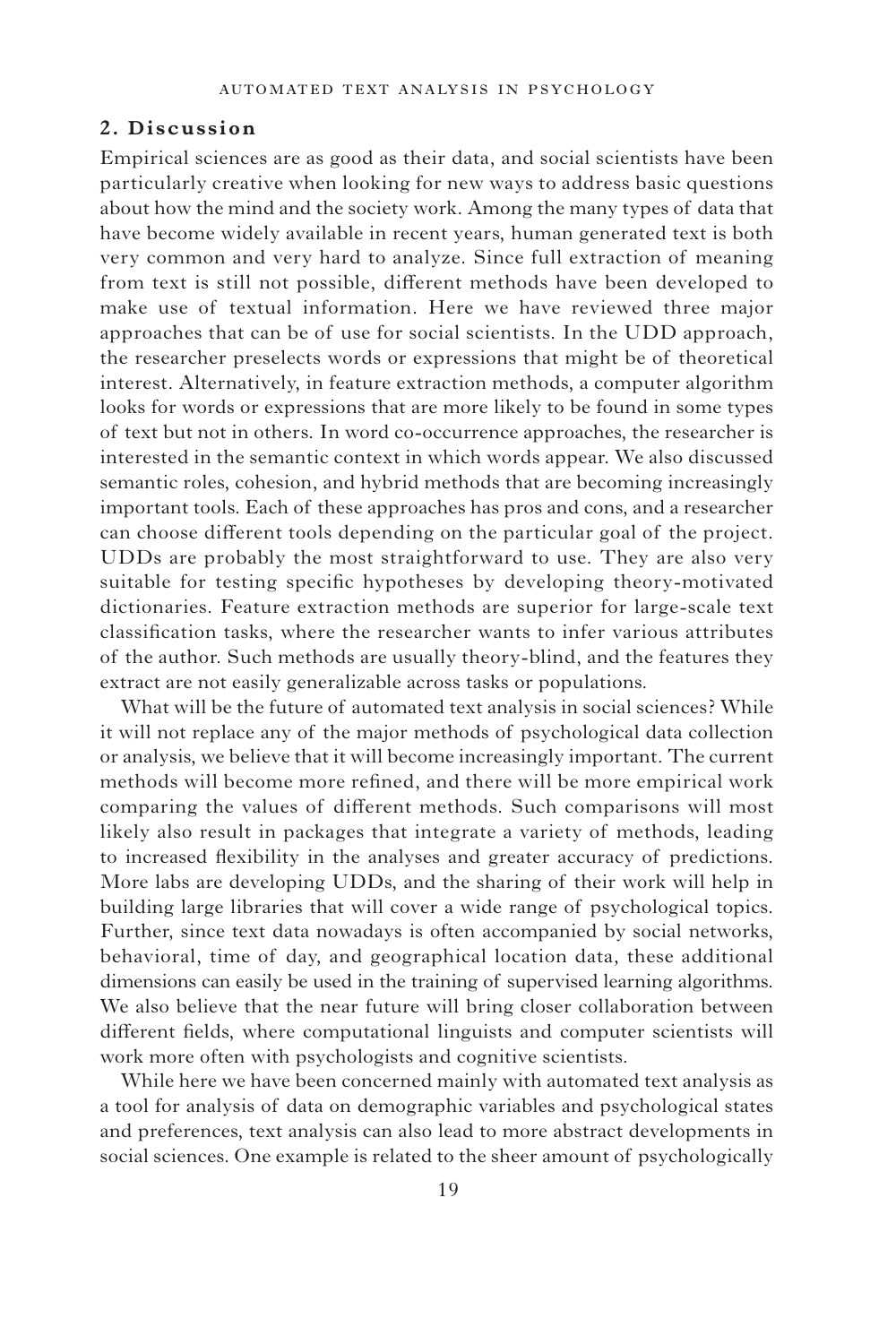relevant data that will become available in the future (see King, 2011; Miller, 2012 ; Yarkoni, 2012 ). Typically, development in social sciences follows the path of initial observation, theory building, then empirical testing, and the final step is often empirical comparison between different theories. Although not always true in practice, the textbook example of research design in social science suggests deriving a theoretical prediction, which then is translated into a precise hypothesis, which leads to data collection to test this hypothesis. With large-scale data collection, however, researchers will have access to variables that they have never been concerned about, which could easily lead to novel and unexpected advances based on accidental discoveries rather than on solid theoretical hypotheses. From this perspective, one potential change that automated text analysis methods might lead to is the increased role of bottom-up theories.

Even though the main purpose of this review is to encourage psychologists to add automated text analysis to their methodological toolboxes, we also need to raise a word of caution. While psychologists are well aware of the danger of systematic errors in data collection and data analysis, applying automated text analysis to real world data brings its own new risks. Similarly to the integration of other novel technological developments, learning about these new risks in some cases will happen through trial and error. We illustrate this point with a recent example from analysis of the emotional content of text messages sent in the aftermath of September 11, 2001 (Back, Küfner, & Egloff,  $2010$ ). In this work, one of the most striking findings in the result of analyzing text messages was that the timeline of anger-related words showed a strong trend that kept constantly increasing for more than 12 hours after the attack. Subsequent reanalysis, however, discovered that some of the SMS messages were automatically generated by phone servers ('critical' server problem), and although irrelevant to the theoretical question, they were identified as anger-related words by the algorithm (Pury, 2011). Since both data collection and data analysis algorithms can contain numerous small steps, chances for hard to detect errors happening drastically increases, and small errors being repeated multiple times can easily lead to the wrong conclusions (Back, Küfner, & Egloff, 2011).

Before we conclude, we want to raise one last, yet very important, question. This question is not about methodological development or theoretical implications, but about the ethical issues of doing research with text generated by people. While in many cases such texts are easily available, the 'participants' have seldom agreed for their texts to be used in research. Typically, Institutional Review Boards (IRBs) treat observation of public behavior, or using publicly available data, more leniently, since it presents a very low level of risk unless identifiable information is recorded. This might put on-line text that is not accompanied by IP addresses, e-mail addresses, usernames,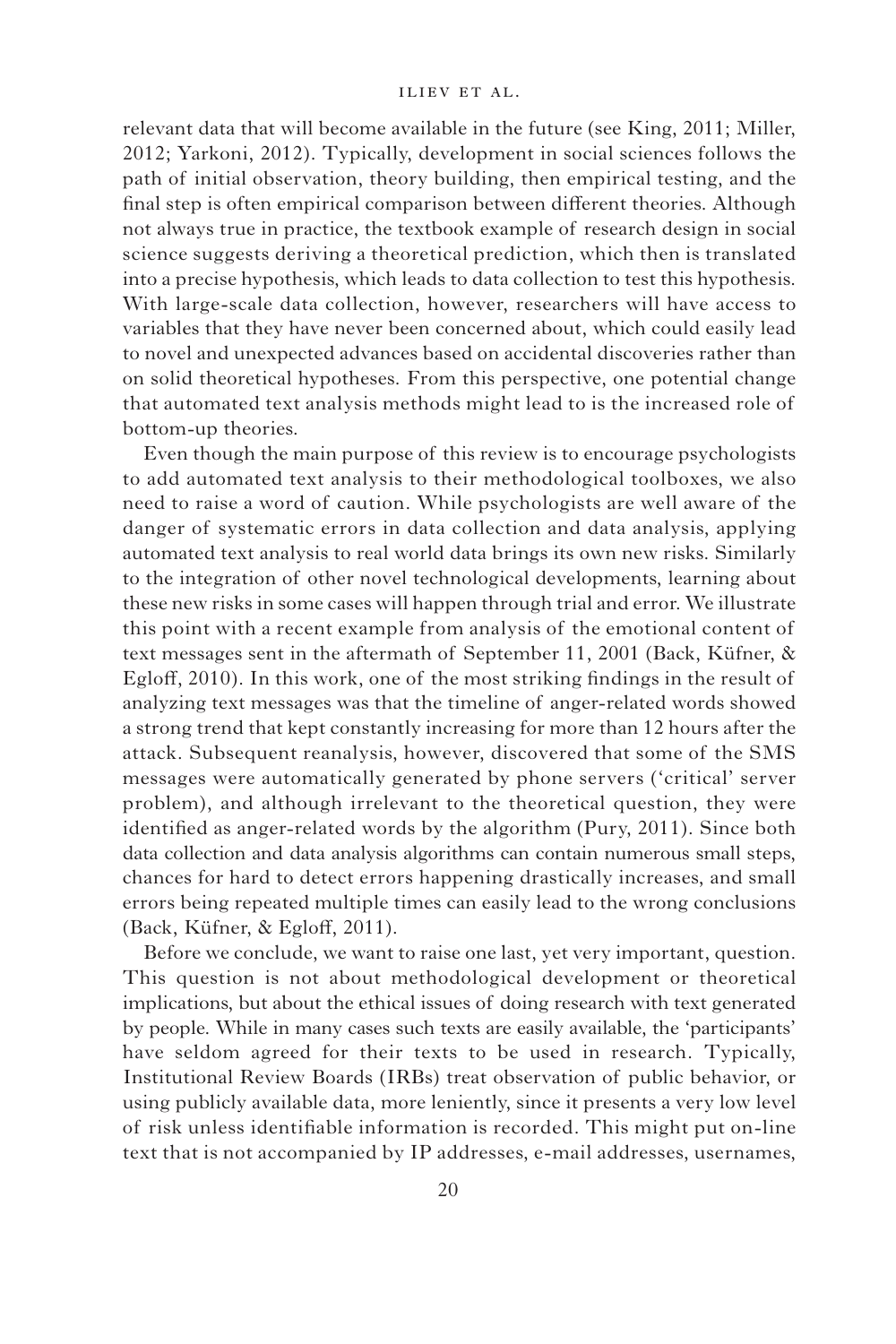and social network data in an exempt category. Yet, since the applications of automated text analysis by social scientists will be related to inferring preferences, attitudes, beliefs, knowledge, psychological states, and demographic information, applying such methods will increase the chances that text excerpts might be enough to identify the author. While IRBs across universities have already made changes to accommodate using data from on-line surveys better, large-scale text analysis algorithms will inevitably raise novel ethical questions about balancing risks with societal benefits (for relevant discussions, see Hookway, 2008; Eastham, 2011).

### **3. Conclusions**

Over the last century, psychologists and other social scientists have meticulously developed a number of methods for collecting data. Usually a development of hypotheses, careful design, and construction of stimuli or survey questions all precede the data collection. For example, one of the most expensive and demanding types of study in psychology are longitudinal designs, where researchers sometimes dedicate their whole career to a single longrunning study (Vaillant, 2012). Yet, in the last decade, those of us who use computers, and other networked devices, have become a part of an emerging longitudinal, cross-sectional, and cross-cultural study where data is already being collected. A large part of this spontaneous data collection is in the form of text, which, although hard to analyze, is becoming a focal point for multiple scientific fields. While the methods described in this paper are already impressive for some tasks, they are rather crude and ineffective for other problems. What is clear, however, is that these methods will only get better with time, and most likely the future of social sciences will be closely linked to these new developments.

#### references

- Andrzejewski, D., & Zhu, X. (2009). Latent Dirichlet allocation with topic-in-set knowledge. In *Proceedings of the NAACL* 2009 *Workshop on Semi-supervised Learning for NLP* (pp. 43 − 48 ). Stroudsburg, PA: Association for Computational Linguistics.
- Argamon, S., Koppel, M., Pennebaker, J. W., & Schler, J. (2009). Automatically profiling the author of an anonymous text. *Communications of the ACM*, **52** (2), 119−123.
- Back, M. D., Küfner, A. C., & Egloff, B. (2010). The emotional timeline of September 11, 2001. *Psychological Science*, **21** (10), 1417-1419.
- Back, M. D., Küfner, A. C., & Egloff, B. (2011). 'Automatic or the people?' anger on September 11, 2001, and lessons learned for the analysis of large digital data sets . *Psychological Science*, **22** (6), 837 – 838.
- Baddeley, J. L., Pennebaker, J. W., & Beevers, C. G. (2013). Everyday social behavior during a major depressive episode . *Social Psychological and Personality Science*, **4** ( 4 ), 445 − 452 .
- Baker, C. F., Fillmore, C. J., & Lowe, J. B. (1998). The Berkeley Framenet project. In *Proceedings of the 17th International Conference on Computational linguistics: Volume 1* (pp. 86–90). Stroudsburg, PA: Association for Computational Linguistics.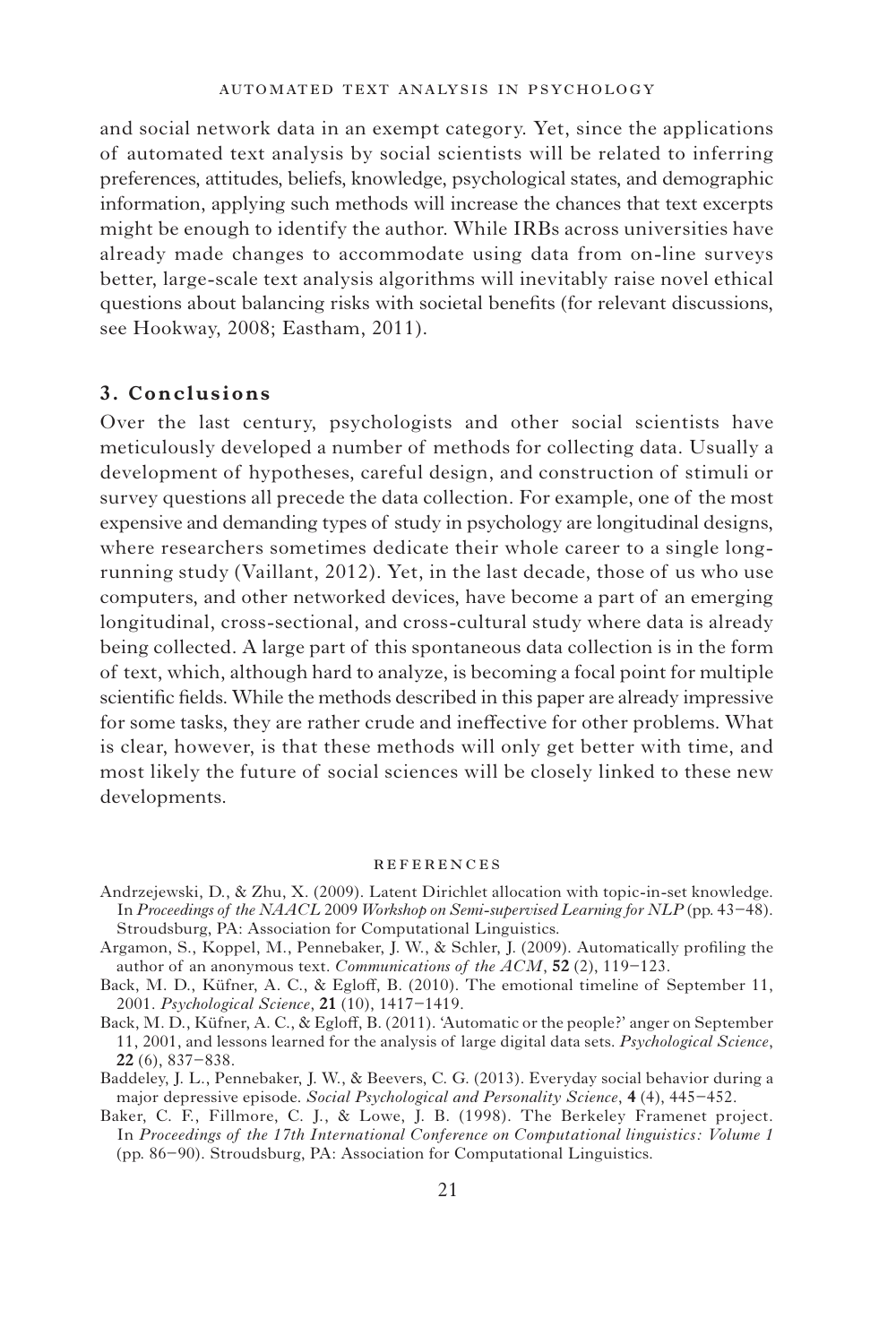- Berger, H. (1929). Uber das Elektrenkephalogramm des Menschen [On the human electroencephalogram]. *Archiv f. Psychiatrie u. Nervenkrankheiten*, **87**, 527–570.
- Blei, D. M. (2012). Probabilistic topic models. *Communications of the ACM*, **55** (4), 77–84.
- Blei , D. M. , Ng , A. Y. , & Jordan , M. I . ( 2003 ). Latent Dirichlet allocation . *Journal of Machine Learning Research*, **3**, 993 − 1022 .
- Braun , V. , & Clarke , V . ( 2006 ). Using thematic analysis in psychology . *Qualitative Research in Psychology*, **3** (2), 77-101.
- Campbell, R. S., & Pennebaker, J. W. (2003). The secret life of pronouns: flexibility in writing style and physical health. *Psychological Science*, **14** (1), 60−65.
- Carley, K. (1997). Network text analysis: the network position of concepts. In C. Roberts (Ed.), *Text analysis for the social sciences: methods for drawing statistical inference from texts and transcripts* (pp. 79-100). Mahwah, NJ: Lawrence Erlbaum.
- Chen, D. (2011). Introduction to latent Dirichlet allocation. *Edwin Chen's Blog*. Online: < http://blog.echen.me/2011/08/22/introduction-to-latent-dirichlet-allocation/ >.
- Cohn, M. A., Mehl, M. R., & Pennebaker, J. W. (2004). Linguistic markers of psychological change surrounding September 11, 2001 . *Psychological Science*, **15** ( 10 ), 687 − 693 .
- Dave, K., Lawrence, S., & Pennock, D. M. (2003). Mining the peanut gallery: opinion extraction and semantic classification of product reviews. In *Proceedings of the 12th International Conference on World Wide Web* (pp. 519 − 528 ), online: < http://dpennock.com/papers/davewww-2003-mining-opinions.pdf>.
- D'Mello, S., Dowell, N., & Graesser, A. (2009). Cohesion relationships in tutorial dialogue as predictors of affective states. In *Proceedings of the 2009 Conference on Artificial Intelligence in Education: Building Learning Systems That Care: From Knowledge Representation to Affective Modelling*, online: <http://celstec.org.uk/system/files/file/conference\_proceedings/ aeid2009/papers/paper\_27.pdf>.
- D'Mello, S., & Graesser, A. (2012) Language and discourse are powerful signals of student emotions during tutoring . *IEEE Transactions on Learning Technologies*, **5** ( 4 ),  $304 - 317$ .
- Dam, G., & Kaufmann, S. (2008). Computer assessment of interview data using latent semantic analysis. *Behavior Research Methods*, 40 (1), 8-20.
- Dehghani, M., Bang, M., Medin, D., Marin, A., Leddon, E., & Waxman, S. (2013). Epistemologies in the text of children's books: native- and non-native-authored books . *International Journal of Science Education*, **35** (13), 2133−2151.
- Dehghani, M., Sagae, K., Sachdeva, S., & Gratch, J. (2014). Linguistic analysis of the debate over the construction of the 'Ground Zero Mosque' . *Journal of Information Technology & Politics*, **11**, 1–14.
- Diederich, J., Kindermann, J., Leopold, E., & Paass, G. (2003). Authorship attribution with support vector machines. *Applied Intelligence*, **19** (1/2), 109−123.
- Diermeier, D., Godbout, J. F., Yu, B., & Kaufmann, S. (2011). Language and ideology in Congress. *British Journal of Political Science*, 42 (1), 31-55.
- DiSessa, A. A. (1993). Toward an epistemology of physics. *Cognition and Instruction*, **10** (2/3), 105 − 225 .
- Dumais , S. T. , & Landauer , T. K . ( 1997 ). A solution to Plato's problem: the latent semantic analysis theory of acquisition, induction and representation of knowledge . *Psychological Review*, **104** (2), 211−240.
- Eastham, L. A. (2011). Research using blogs for data: public documents or private musings? *Research in Nursing* & Health, 34 (4), 353-361.
- Esuli, A., & Sebastiani, F. (2006). Sentiwordnet: a publicly available lexical resource for opinion mining. *In Proceedings of LREC* **6** (pp. 417−422), online: <http://www.esuli.it/wp-content/ uploads/2011/07/LREC06.pdf>.
- Finn, A., & Kushmerick, N. (2006). Learning to classify documents according to genre. *Journal of the American Society for Information Science and Technology*, **57** ( 11 ), 1506 − 1518 .
- Firth, J. (1957) *Papers in Linguistics 1934-1951*. London: Oxford University Press.
- Foltz , P. W. , Laham , D. , & Landauer , T. K . ( 1999 ). Automated essay scoring: applications to educational technology . In *World Conference on Educational Multimedia, Hypermedia and Telecommunications* **1** (pp. 939 − 944 ).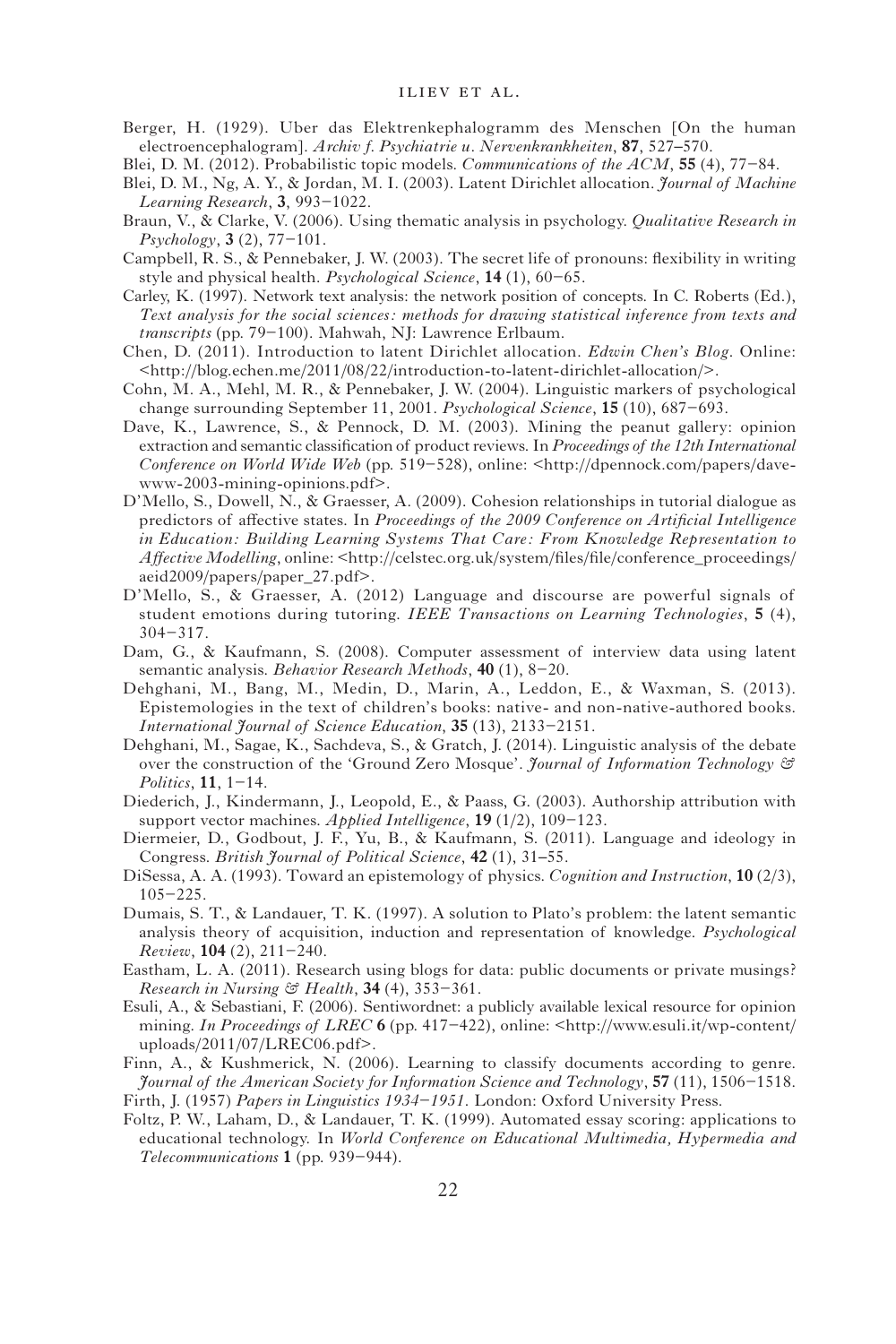#### automated text analysis in psychology

Freud, S. (1901). *Psychopathology of everyday life*. New York: Basic Books.

- Gill, A. J., French, R. M., Gergle, D., & Oberlander, J. (2008). The language of emotion in short blog texts . In *Proceedings of the 2008 ACM Conference on Computer Supported Cooperative Work*, online: <http://homepages.inf.ed.ac.uk/jon/papers1/gill\_etal2008.pdf>.
- Gill, A. J., Nowson, S., & Oberlander, J. (2009). What are they blogging about? Personality, topic and motivation in blogs . In the *Proceedings of 2009 International AAAI Conference on Weblogs and Social Media*, online: <http://kanagawa.lti.cs.cmu.edu/11719/sites/default/files/ Gil-personality.pdf>.
- Graesser, A. C., McNamara, D. S., Louwerse, M. M., & Cai, Z. (2004). Coh-Metrix: analysis of text on cohesion and language . *Behavior Research Methods, Instruments, & Computers*, **36** (2), 193−202.
- Graham, J., Haidt, J., & Nosek, B. A. (2009). Liberals and conservatives rely on different sets of moral foundations . *Journal of Personality and Social Psychology*, **96**, 1029 − 1046 .
- Graham, J., Haidt, J., Koleva, S., Motyl, M., Iyer, R., Wojcik, S., & Ditto, P. H. (2013). Moral Foundations Theory: the pragmatic validity of moral pluralism . *Advances in Experimental Social Psychology*, **47**, 55 − 130 .
- Greenfield, P. M. (2013). The changing psychology of culture from 1800 through 2000. *Psychological Science*, **24** (9), 1722−1731.
- Grimmer, J. (2010). A Bayesian hierarchical topic model for political texts: measuring expressed agendas in Senate press releases . *Political Analysis*, **18** ( 1 ), 1 − 35 .
- Haidt, J., & Joseph, C. (2004). Intuitive ethics: how innately prepared intuitions generate culturally variable virtues . *Daedalus*, **133**, 55 − 66 .
- Helmholtz, H. (1850). Vorläufiger Bericht über die Fortpflanzungsgeschwindigkeit der Nervenreizung [Preliminary report on the propagation speed of nervous stimulations] . *Archiv für Anatomie, Physiologie und wissenschaftliche Medizin*, **17**, 71 − 73 .
- Hookway, N. (2008). Entering the blogosphere: some strategies for using blogs in social research . *Qualitative Research*, **8** ( 1 ), 91 − 113 .
- Houen, S. (2011). Opinion mining with semantic analysis. Online: <http://www.diku.dk/ forskning/Publikationer/specialer/2011/specialerapport\_final\_Soren\_Houen.pdf/>.
- Joachims , T . ( 1998 ). *Text categorization with support vector machines: learning with many relevant features* (pp. 137–142). Berlin and Heidelberg: Springer.
- Jung , C. G . (1904– 1907 ) *Studies in word association*. London : Routledge & K. Paul [contained in Experimental Researches, Collected Works, Vol. 2] .
- Kacewicz, E., Pennebaker, J. W., Davis, M., Jeon, M., & Graesser, A. C. (2013). Pronoun use refl ects standings in social hierarchies . *Journal of Language and Social Psychology*, **33**, 124 − 143 .
- Kahn, J. H., Tobin, R. M., Massey, A. E., & Anderson, J. A. (2007). Measuring emotional expression with the Linguistic Inquiry and Word Count . *American Journal of Psychology*, **120** (2), 263-286.
- Kesebir, P., & Kesebir, S. (2012). The cultural salience of moral character and virtue declined in twentieth century America . *Journal of Positive Psychology*, **7** ( 6 ), 471 − 480 .
- Kim , S. M. , & Hovy , E . ( 2004 ). Determining the sentiment of opinions . In *Proceedings of the*  20th International Conference on Computational Linguistics. Stroudsburg, PA: Association for Computational Linguistics , online: < http://www.cs.cmu.edu/~hovy/papers/04Colingopinion-valences.pdf>.
- Kim, S. M., & Hovy, E. (2006). Extracting opinions, opinion holders, and topics expressed in online news media text . In *Proceedings of the Workshop on Sentiment and Subjectivity in Text.* Stroudsburg, PA: Association for Computational Linguistics, online:  $\langle$ http://www.isi. edu/natural-language/people/hovy/papers/06ACL-WS-opin-topic-holder.pdf>.
- King , G . ( 2011 ). Ensuring the data-rich future of the social sciences . *Science*, **331** ( 6018 ), 719 − 721 .
- Kingsbury , P. , & Palmer , M . ( 2002 ). From TreeBank to PropBank . In *Proceedings of the Third International Conference on Language Resources and Evaluation*, LREC-02, Las Palmas, Canary Islands, Spain .
- Koppel, M., Schler, J., & Argamon, S. (2009). Computational methods in authorship attribution . *Journal of the American Society for information Science and Technology*, **60** ( 1 ),  $9 - 26$ .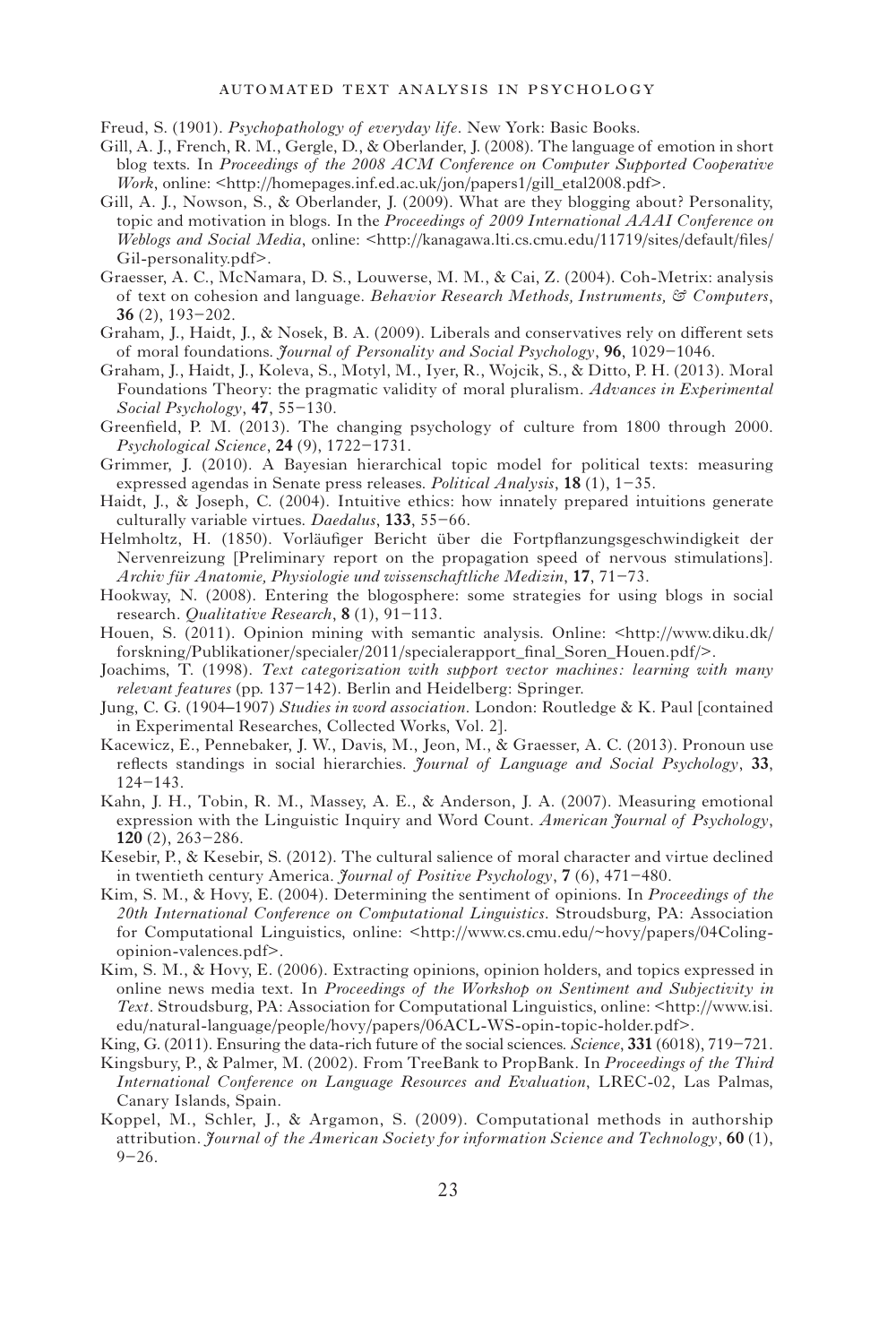- Kosinski, M., Stillwell, D., & Graepel, T. (2013). Private traits and attributes are predictable from digital records of human behavior . *Proceedings of the National Academy of Sciences*, **110** (15), 5802–5805.
- Krishnamurthy , B. , Gill , P. , & Arlitt , M . ( 2008 ). A few chirps about twitter . In *Proceedings of the First Workshop on On-line Social Networks*, pp. 19−24.
- Landauer, T. K., & Dumais, S. T. (1997). A solution to Plato's problem: the latent semantic analysis theory of acquisition, induction, and representation of knowledge . *Psychological Review*, **104** (2), 211−240.
- Lerman, K., & Ghosh, R.  $(2010)$ . Information contagion: an empirical study of the spread of news on Digg and Twitter social networks . In *Proceedings of the 4th International Conference on Weblogs and Social Media (ICWSM)* , online: < http://arxiv.org/pdf/ 1003.2664.pdf>.
- Lewis, D. D. (1998). Naive (Bayes) at forty: the independence assumption in information retrieval . In Claire Nedellec& Celine Rouveirol(Eds.), *Machine learning: ECML-*98(pp. 4-15). Berlin and Heidelberg: Springer.
- Lewis, K., Kaufman, J., Gonzalez, M., Wimmer, A., & Christakis, N. (2008). Tastes, ties, and time: a new social network dataset using Facebook.com. *Social Networks*, 30 (4), 330-342.
- Liu, B. (2010). Sentiment analysis and subjectivity. In Nitin Indurkhya & Fred J. Damerau (Eds.), *Handbook of natural language processing*, 2nd ed . (pp. 627 − 666 ). Boca Raton, FL : Taylor and Francis .
- McCallum, A., & Nigam, K. (1998). A comparison of event models for naive Bayes text classifi cation . In *AAAI Workshop on Learning for Text Categorization*, online: < http://faculty. cs.byu.edu/~ringger/CS679/papers/McCallumNigam\_NaiveBayes-aaaiws98.pdf>.
- McCarthy, P. M., Lewis, G. A., Dufty, D. F., & McNamara, D. S. (2006). Analyzing writing styles with Coh-Metrix. In *Proceedings of the Florida Artificial Intelligence Research Society International Conference*, online: < http://www.cs.brandeis.edu/~marc/misc/proceedings/ flairs-2006/CD/20/FLAIRS06-151.pdf>.
- McCloskey, M. (1983). Naive theories of motion. In D. Gentner & A. Stevens (Eds.), *Mental models* (pp. 299−324). New York, NY: Psychology Press.
- McNamara, D. S., Crossley, S. A., & McCarthy, P. M. (2010). Linguistic features of writing quality. *Written Communication*, 27(1), 57-86.
- Mehl, M. R., Gosling, S. D., & Pennebaker, J. W. (2006). Personality in its natural habitat: manifestations and implicit folk theories of personality in daily life . *Journal of Personality*  and Social Psychology, 90 (5), 862-877.
- Michel, J.-B., Shen, Y. K., Aiden, A. P., Veres, A., Gray, M. K., the Google Books Team, Pickett, J. P., Hoiberg, D., Clancy, D., Norvig, P., Orwant, J., Pinker, S., Nowak, M., & Lieberman-Aiden, E. (2011). Quantitative analysis of culture using millions of digitized books.  $Science$ , 331, 176−182.
- Miller, G. (1995). WordNet: a lexical database for English. *Communications of the ACM*, 38 (11),  $39 - 41$ .
- Miller, G. (2012). The smartphone psychology manifesto. Perspectives on Psychological *Science*, **7** (3), 221−237.
- Mishne, G. (2005). Experiments with mood classification in blog posts. In *Proceedings of ACM SIGIR 2005 Workshop on Stylistic Analysis of Text for Information Access*, online: < http://staff .science.uva.nl/~gilad/pubs/style2005-blogmoods.pdf >.
- Mueller, G. E., & Schumann, F. (1894). Experimentelle beitrÃge zur untersuchung des gedächtnisses [Experimental contributions on the investigation of memory] . *Zeitschrift fuer Psychologie*, **6**, 81−190.
- Mukherjee, A., & Liu, B. (2010) Improving gender classification of blog authors. In *Proceedings of Conference on Empirical Methods in Natural Language Processing* (pp. 207–217). MIT, Massachusetts, USA , online: < http://www.aclweb.org/anthology/D/D10/D10-1021.pdf >.
- Murray , H. A . ( 1943 ). *Thematic Apperception Test*, Vol. 1. Cambridge, MA : Harvard University Press.
- Nakov, P. (2001). Latent semantic analysis for German literature investigation. In *Computational Intelligence. Theory and Applications*, 834 − 841 , online: < http://link.springer. com/chapter/10.1007/3-540-45493-4\_83>.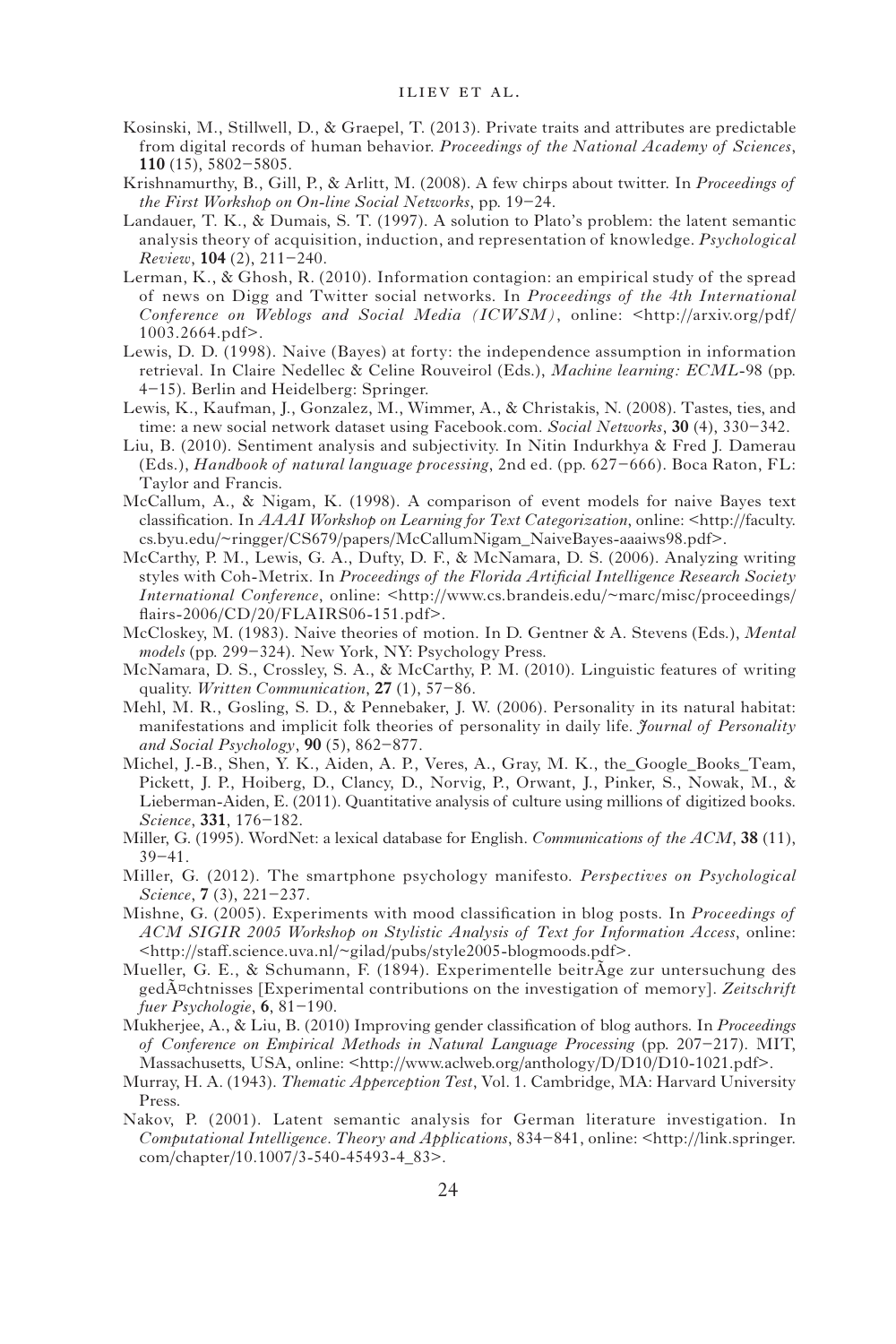#### automated text analysis in psychology

- Newman, M. L., Groom, C. J., Handelman, L. D., & Pennebaker, J. W. (2008). Gender differences in language use: an analysis of 14,000 text samples . *Discourse Processes*, **45** ( 3 ), 211 − 236 .
- Newman, M. L., Pennebaker, J. W., Berry, D. S., & Richards, J. M. (2003). Lying words: predicting deception from linguistic styles . *Personality and Social Psychology Bulletin*, **29** ( 5 ), 665 − 675 .
- Nisbett, R. (2004). *The geography of thought: how Asians and Westerners think differently ... and why*. New York, NY: Simon and Schuster.
- Oberlander , J. , & Nowson , S . ( 2006 ). Whose thumb is it anyway? Classifying author personality from weblog text . In *Proceedings of the COLING/ACL on Main Conference Poster Sessions* (pp. 627 − 634 ), online: < http://edu.cs.uni-magdeburg.de/EC/lehre/sommersemester-2010/ emotional-computing/informationen-zum-seminar/blog/blog/P06-2081.pdf>.
- Ogawa, S., Lee, T. M., Kay, A. K., & Tank, D. W. (1990). Brain magnetic resonance imaging with contrast dependent on blood oxygenation . *Proceedings of the National Academy of Sciences*, **87**, 9868 − 9872 .
- Pennebaker, J. W. (2011). *The secret life of pronouns: what our words say about us*. New York: Bloomsbury Press .
- Pennebaker, J. W., & King, L. A. (1999). Linguistic styles: language use as an individual difference. *Journal of Personality and Social Psychology*, **77** (6), 1296−1312.
- Popping , R . ( 2003 ). Knowledge graphs and network text analysis . *Social Science Information*, **42** (1),  $91 - 106$ .
- Pury, C. L. (2011). Automation can lead to confounds in text analysis: Back, Küfner, and Egloff (2010) and the not-so-angry Americans. *Psychological Science*, 22 (6), 835-836.
- Rorschach, H. (1964 [1921]) *Psychodiagnostik: a diagnostic test based on perception*, 6th ed. Berne: Huber.
- Rude, S., Gortner, E. M., & Pennebaker, J. (2004). Language use of depressed and depressionvulnerable college students. *Cognition*  $\mathcal{C}$  *Emotion*, **18** (8), 1121-1133.
- Sagae, K., Gordon, A. S., Dehghani, M., Metke, M., Kim, J. S., Gimbel, S. I., ... & Immordino-Yang, M. H. (2013). A data-driven approach for classification of subjectivity in personal narratives . In *Proceedings of the 2013 Workshop on Computational Models of Narrative* (pp. 198–213), OASIcs XX, Scholss Dagstuhl, online: <http://drops.dagstuhl.de/ opus/volltexte/2013/4145/pdf/p198-sagae.pdf>.
- Schwartz, H. A., Eichstaedt, J. C., Kern, M. L., Dziurzynski, L., Agrawal, M., Park, G. J., ... & Lucas, R. E. (2013). Characterizing geographic variation in well-being using tweets. In *Seventh International AAAI Conference on Weblogs and Social Media (ICWSM 2013)*, online: <http://wwbp.org/papers/icwsm2013\_cnty-wb.pdf>.
- Standifird, S. S. (2001). Reputation and e-commerce: eBay auctions and the asymmetrical impact of positive and negative ratings . *Journal of Management*, **27** ( 3 ), 279 − 295 .
- Stirman , S. W. , & Pennebaker , J. W . ( 2001 ). Word use in the poetry of suicidal and nonsuicidal poets . *Psychosomatic Medicine*, **63** ( 4 ), 517 − 522 .
- Stone , P. J. , Dunphy , D. C. , & Smith , M. S . ( 1966 ). *The general inquirer: a computer approach*  to content analysis. Oxford: MIT Press.
- Strous, R. D., Koppel, M., Fine, J., Nachliel, S., Shaked, G., & Zivotofsky, A. Z. (2009). Automated characterization and identification of schizophrenia in writing. *Journal of Nervous* and Mental Disease, **197** (8), 585-588.
- Tausczik, Y. R., & Pennebaker, J. W. (2010). The psychological meaning of words: LIWC and computerized text analysis methods. *Journal of Language and Social Psychology*, **29** (1), 24–54.
- Twenge, J. M., Campbell, W. K., & Gentile, B. (2012). Increases in individualistic words and phrases in American books, 1960–2008 . *PloS one*, **7** ( 7 ), e40181 .
- Vaillant, G. E. (2012). *Triumphs of experience: the men of the Harvard grant study*. Cambridge, MA: Harvard University Press.
- Van Dijk, T., & Kintsch, W. (1977). Cognitive psychology and discourse: recalling and summarizing stories. In W. U. Dressier (Ed.), *Trends in text-linguistics*. New York/Berlin: De Gruyter.
- Vapnik , V. N . ( 1995 ). *The nature of statistical learning theory*. New York : Springer .
- Venegas, R. (2012). Automatic coherence profile in public speeches of three Latin American heads-of-state. In *Proceedings of the Twenty-Fifth International Florida Artificial Intelligence*